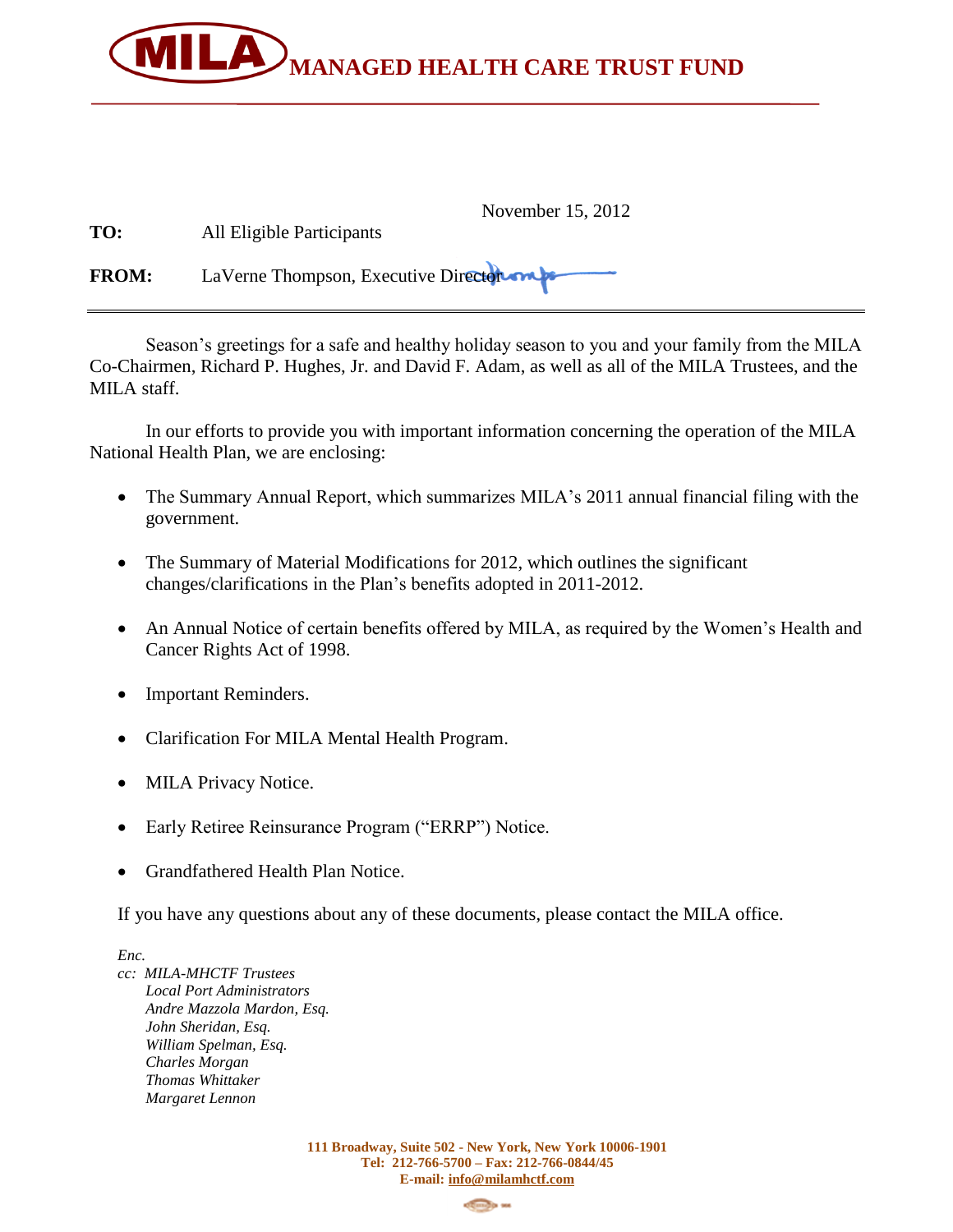

## **MILA National Health Plan Summary Annual Report**

This is a summary of the annual report of the MILA National Choice Plan (Employer Identification Number 13-3968546), a collectively bargained multi-employer health and welfare plan, for the twelve months ending December 31, 2011. The annual report has been filed with the Department of Labor as required under the Employee Retirement Income Security Act of 1974 (ERISA).

All benefits payable under this plan are being provided on an uninsured basis. The Management-ILA Managed Health Care Trust Fund has committed itself to pay all claims incurred under the terms of the plan.

#### **Basic Financial Statement**

The value of plan assets, after subtracting liabilities of the plan, was \$762,613,158 as of December 31, 2011, compared to 720,706,330 as of December 31, 2010. During the plan year the plan experienced an increase in its net assets of \$41,906,828. This increase includes unrealized appreciation and depreciation in the value of plan assets; that is, the difference between the value of the plan's assets at the end of the year and the value of the assets at the beginning of the year or the cost of assets acquired during the year. During the plan year, the plan had total income of \$443,307,623, including employer and other contributions of \$370,778,182, gains on the sale of assets of \$7,777,221, and unrealized gains from investments and interest income of \$29,478,343. Plan expenses were \$401,400,795. These expenses included \$4,473,331 in administrative expenses, and \$396,927,464 in benefits paid to participants and beneficiaries.

#### **Your Rights to Additional Information**

You have the right to receive a copy of the full annual report, or any part thereof, on request. An accountant's report, plan financial information and information on payments to service providers, assets held for investment, and transactions in excess of 5% of plan assets are included in that report. To obtain a copy of the full annual report, or any part thereof, write Ms. LaVerne Thompson, Executive Director, Management-ILA Managed Health Care Trust Fund (MILA-MHCTF), 111 Broadway-5<sup>th</sup> Floor, New York, NY 10006, or call the MILA office at (212) 766-5700. The charge to cover copying costs for the full annual report is \$10.00, or \$0.25 per page for any part thereof.

You also have the right to receive from the Executive Director, on request and at no charge, a statement of the assets and liabilities of the plan and accompanying notes, or a statement of income and expenses of the plan and accompanying notes, or both. If you request a copy of the full annual report from the Executive Director, these two statements and accompanying notes will be included as part of that report. The charge to cover copying costs given above does not include a charge for the copying of these portions of the report because these portions are furnished without charge. You also have the right to examine the annual report at the main office of the plan at 111 Broadway –  $5<sup>th</sup>$  Floor, New York, NY 10006, and at the U.S. Department of Labor in Washington, D.C. or to obtain a copy from the U.S. Department of Labor upon payment of copying costs. Requests to the Department should be addressed to Public Disclosure Room, N-1513, Employee Benefits Security Administration, U.S. Department of Labor, 200 Constitution Avenue, N.W., Washington, D.C. 20210.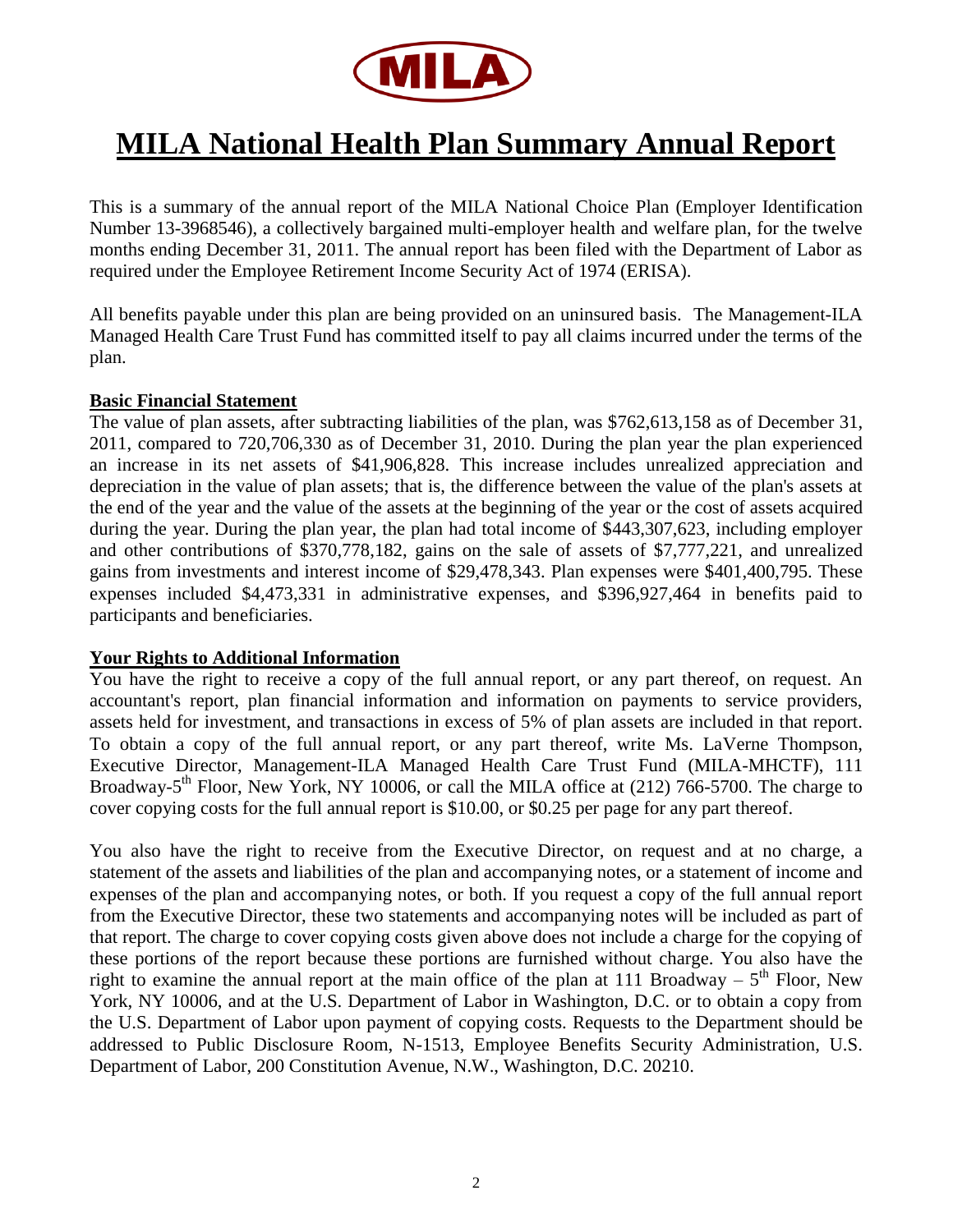

## **Summary of Material Modifications MILA Managed Health Care Trust Fund National Health Plan Plan Changes Adopted During Plan Year 2012**

The current Summary Plan Description (SPD) for the MILA National Health Plan describes benefits that were payable under the Plan on June 1, 2008. At the end of 2008, 2009, 2010 and 2011 Summaries of Material Modifications (SMM) were published describing changes to the plan effective since the publication of the SPD. This Summary of Material Modifications describes Plan changes that were effective after publication of the last SMM and during 2012.

## IMPORTANT REMINDERS

### **Coverage for Adult Children**

As you are aware, effective January 1, 2011, your child (or children) who previously lost the right to MILA coverage may again be eligible. This change occurred because of the new rules for the coverage for children that were enacted under Health Reform – also known as the Patient Protection and Affordable Care Act (PPACA), which was signed into law by President Barack Obama. On January 1, 2011, the changes were as follows:

- o The Plan must recognize only the child's relationship to the member as the basis for coverage rather than taking into consideration factors such as "financial support," "marital status" or "student status"; and
- $\circ$  The Plan must provide that coverage will be available up to the child's 26<sup>th</sup> birthday; but
- o However, the Plan will provide that coverage will terminate on the date that the child is employed and has the right to elect medical coverage (regardless of whether the employer's plan is as good as the MILA plan). The Plan will reinstate coverage on the date the plan is notified that the child's right to employment related coverage ceased.

As a result of this change, the Plan will recognize as an eligible child any person who is (1) the natural child of the member, (2) the step child in the current marriage of the member, (3) a child for whom legal guardianship has been awarded to the member or (4) a child for whom coverage is required to be provided pursuant to an Adoption Agreement, a Qualified Medical Child Support Order (QMCSO) or a National Medical Support Notice (NMSN). In the event of the divorce of a member, any children who are not the natural children of the member will no longer be covered by the Plan unless the children otherwise qualify for coverage.

The Trustees of MILA have agreed that children will remain eligible until the end of the month in which they attain age 26. **NOTE: Children will remain eligible until the attainment of age 26 as long as the member continues to be eligible for MILA benefits.**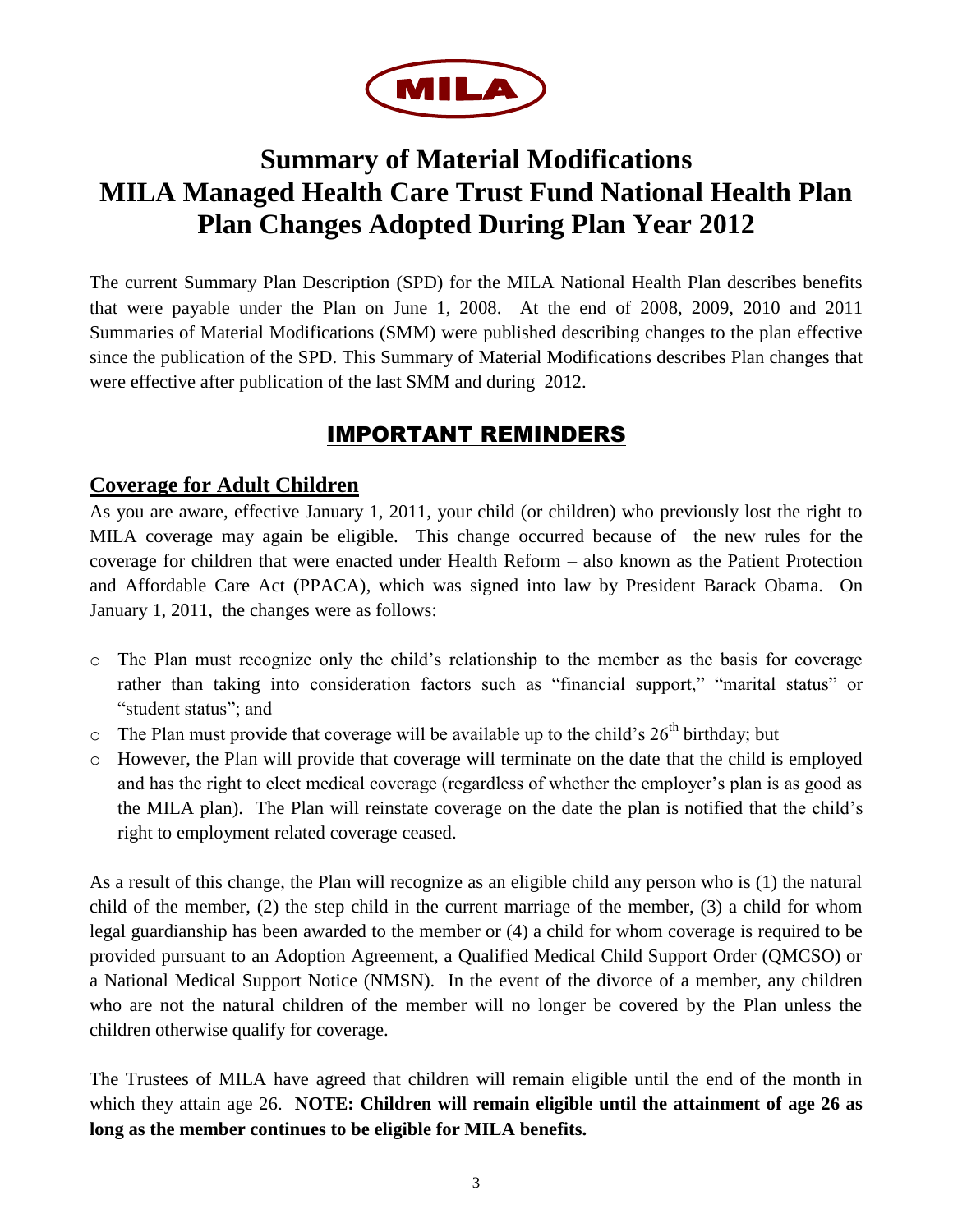## CLARIFICATION OF THE MENTAL HEALTH PROGRAM

In December 2010, MILA distributed a brochure entitled "Your Wellness Plan." Included in the brochure was a chart that set forth the details of the coverage that MILA provides in the mental health program.

Unfortunately**, the chart included information**, which did not **accurately state the** correct **details of the plan** as the **plan is administered pursuant to the Mental Health Parity and Addiction Equity Act.** I**n order to correct the errors**, set forth below are MILA's updated charts for the various plans under the MILA National Health Plan for your perusal.

|                                                                                        |                                    | SUMMARY OF THE MILA NATIONAL HEALTH PLAN: PREMIER BENEFITS                                                |  |
|----------------------------------------------------------------------------------------|------------------------------------|-----------------------------------------------------------------------------------------------------------|--|
|                                                                                        | <b>PREMIER</b>                     |                                                                                                           |  |
| <b>Features</b>                                                                        | <b>In-Network</b>                  | <b>Out-of-Network</b>                                                                                     |  |
| <b>Calendar Year Deductible</b>                                                        |                                    | This deductible applies to both medical and behavioral health benefits                                    |  |
| <b>Individual</b>                                                                      | None                               | \$300                                                                                                     |  |
| <b>Family Limit</b>                                                                    | None                               | \$600                                                                                                     |  |
| <b>Annual Out-of-Pocket Maximum</b>                                                    |                                    | This maximum includes your deductible and co-insurance payment for medical and behavioral health benefits |  |
| <b>Individual</b>                                                                      | None                               | \$6,500                                                                                                   |  |
| <b>Family Limit</b>                                                                    | None                               | \$13,000                                                                                                  |  |
|                                                                                        | <b>No Lifetime Maximum Benefit</b> |                                                                                                           |  |
| <b>Physician Services Co-pay/Visit</b>                                                 |                                    |                                                                                                           |  |
| Primary Care Physician (PCP)                                                           | \$15 co-pay/visit                  | 40% of R&C after deductible plus excess over R&C                                                          |  |
| Specialist Physician                                                                   | \$30 co-pay/visit                  | 40% of R&C after deductible plus excess over R&C                                                          |  |
| Short Term Rehabilitation (STR)                                                        | \$10 co-pay/visit                  | 40% of R&C after deductible plus excess over R&C                                                          |  |
| Behavioral Health Provider                                                             | \$15 co-pay/visit                  | 40% of R&C after deductible plus excess over R&C                                                          |  |
| Preventive Care Co-pay/visit                                                           | \$15 co-pay/visit                  | <b>In-Network Only</b>                                                                                    |  |
| Maternity Care Co-pay (one co-pay/pregnancy)                                           | \$15 co-pay/pregnancy              | 40% of R&C after deductible plus excess over R&C                                                          |  |
| <b>Hospital Care</b>                                                                   |                                    |                                                                                                           |  |
| Hospital Inpatient Care including professional services<br>(Precertification Required) | \$0 (Paid in full by Plan)         | 40% of R&C after deductible plus excess over R&C                                                          |  |
| Hospital Outpatient Surgery/Testing                                                    | \$0 (Paid in full by Plan)         | 40% of R&C after deductible plus excess over R&C                                                          |  |
| Emergency Room Co-pay (true emergency only/waived if admitted)                         | \$25 co-pay/visit                  | Treated as In-Network                                                                                     |  |
| Urgent Care Center Co-pay                                                              | \$25 co-pay/visit                  | 40% of R&C after deductible plus excess over R&C                                                          |  |
| Ambulance                                                                              | \$0 (Paid in full by Plan)         | 40% of R&C after deductible plus excess over R&C                                                          |  |
| <b>Prescription Drug</b>                                                               |                                    |                                                                                                           |  |
| <b>Prescription Brand Deductible per Family</b>                                        |                                    | \$500 Deductible applies to all Brand Name Drugs when a generic equivalent is available                   |  |
|                                                                                        | <b>RETAIL</b>                      |                                                                                                           |  |
| Retail Copay - up to 30-day supply (Generic)                                           | \$5                                | \$5                                                                                                       |  |
| Retail Copay - up to 30-day supply (Preferred Brand)                                   | \$10                               | \$10                                                                                                      |  |
| Retail Copay - up to 30-day supply (Non-Preferred Brand)                               | \$25                               | \$25                                                                                                      |  |
|                                                                                        |                                    | Plus excess over contract cost                                                                            |  |
|                                                                                        | <b>MAIL</b>                        |                                                                                                           |  |
| Mail Order Copay - up to 90 day supply (Generic)                                       | \$5                                |                                                                                                           |  |
| Mail Order Copay - up to 90 day supply (Preferred Brand)                               | \$15                               | NOT COVERED                                                                                               |  |
| Mail Order Copay - up to 90 day supply (Non-Preferred Brand)                           | \$50                               |                                                                                                           |  |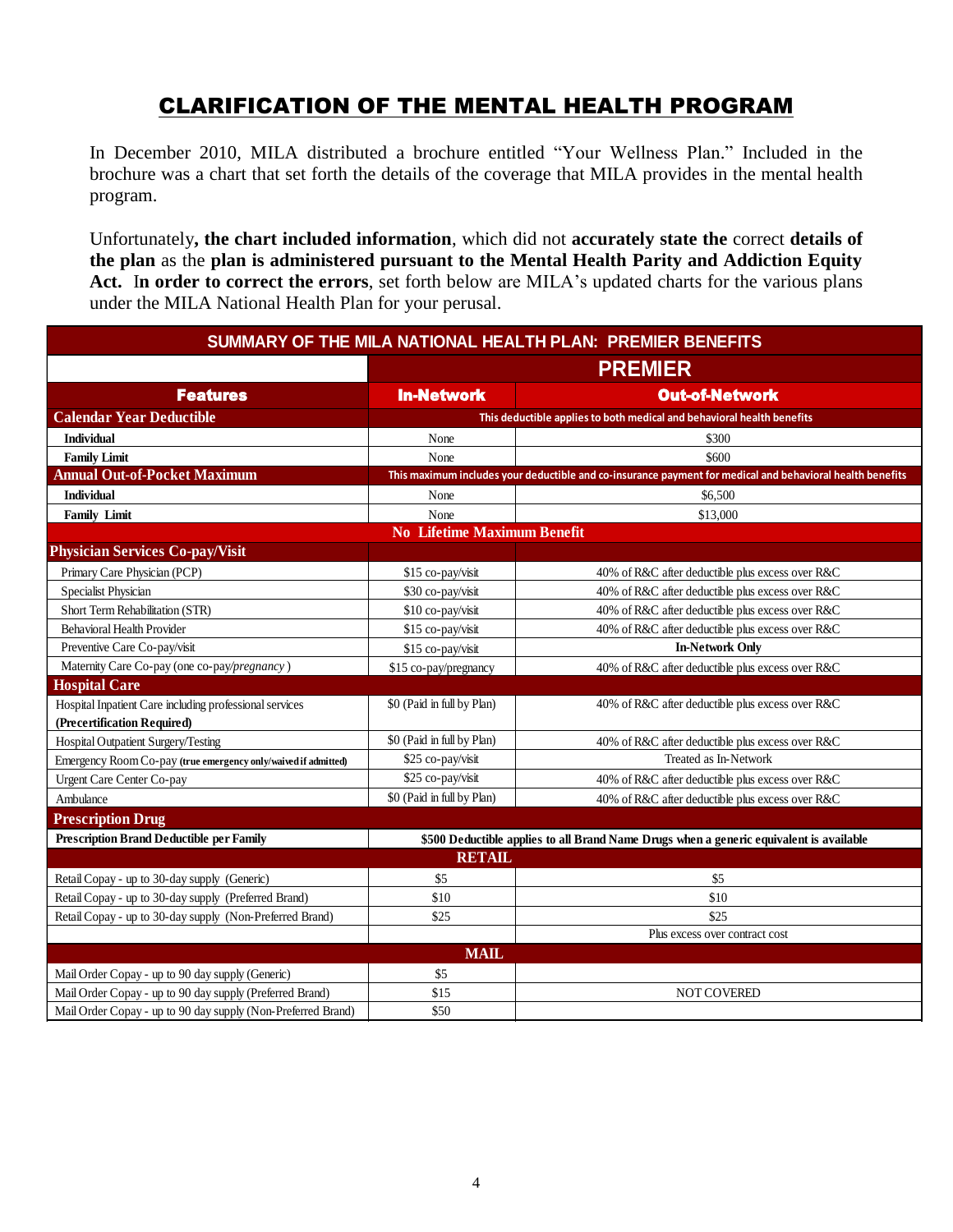|                                                                                     | <b>SUMMARY OF THE MILA NATIONAL HEALTH PLAN</b>                                                           |
|-------------------------------------------------------------------------------------|-----------------------------------------------------------------------------------------------------------|
|                                                                                     | <b>BASIC PLAN</b>                                                                                         |
| <b>Features</b>                                                                     | <b>In-Network</b>                                                                                         |
| <b>Calendar Year Deductible</b>                                                     | This deductible applies to both medical and behavioral health benefits                                    |
| <b>Individual</b>                                                                   | \$400                                                                                                     |
| <b>Family Limit</b>                                                                 | \$700                                                                                                     |
| <b>Annual Out-of-Pocket Maximum</b>                                                 | This maximum includes your deductible and co-insurance payment for medical and behavioral health benefits |
| <b>Individual</b>                                                                   | \$5,000                                                                                                   |
| <b>Family Limit</b>                                                                 | Not Applicable                                                                                            |
|                                                                                     | <b>No Lifetime Maximum Benefit</b>                                                                        |
| <b>Physician Services Co-pay/Visit</b>                                              |                                                                                                           |
| Primary Care Physician (PCP)                                                        | \$25 co-pay/visit                                                                                         |
| <b>Specialist Physician</b>                                                         | \$40 co-pay/visit                                                                                         |
| <b>Behavioral Health Provider</b>                                                   | \$15 co-pay/visit                                                                                         |
| Preventive Care Co-pay/visit                                                        | \$25 co-pay/visit                                                                                         |
| Maternity Care Co-pay (One/pregnancy)                                               | \$25 co-pay/visit                                                                                         |
| <b>Hospital Care</b>                                                                |                                                                                                           |
| Hospital Inpatient Care including professional services (Precertification Required) | \$350 co-pay/1st Admission each year - 30% of R&C after deductible                                        |
| Hospital Outpatient Surgery/Testing                                                 | 30% of R&C after deductible                                                                               |
| Emergency Room Co-pay (True Emergency only-waived if admitted)                      | \$50 co-pay/visit                                                                                         |
| <b>Urgent Care Center Co-pay</b>                                                    | \$25 co-pay/visit                                                                                         |
| Ambulance                                                                           | 30% of R&C after deductible                                                                               |
| <b>Prescription Drug</b>                                                            |                                                                                                           |
| Prescription Brand Deductible per Individual                                        | \$500 Deductible applies to all Brand Name Drugs when a generic equivalent is available                   |
|                                                                                     | <b>RETAIL</b>                                                                                             |
| Retail Copay - 30-day supply (Generic)                                              | \$5                                                                                                       |
| Retail Copay - 30-day supply (Preferred Brand)                                      | \$10                                                                                                      |
| Retail Copay - 30-day supply (Non-Preferred Brand)                                  | \$25                                                                                                      |
|                                                                                     |                                                                                                           |
|                                                                                     | <b>MAIL</b>                                                                                               |
| Mail Order Copay - 90 day supply (Generic)                                          | \$5                                                                                                       |
| Mail Order Copay - 90 day supply ((Preferred Brand)                                 | \$15                                                                                                      |
| Mail Order Copay - 90 day supply ((Non-Preferred Brand)                             | \$50                                                                                                      |

| SUMMARY OF THE MILA NATIONAL HEALTH PLAN                                            |                                                                                                           |
|-------------------------------------------------------------------------------------|-----------------------------------------------------------------------------------------------------------|
|                                                                                     | <b>CORE PLAN</b>                                                                                          |
| <b>Features</b>                                                                     | <b>In-Network</b>                                                                                         |
| <b>Calendar Year Deductible</b>                                                     | This deductible applies to both medical and behavioral health benefits                                    |
| <b>Individual</b>                                                                   | \$750                                                                                                     |
| <b>Family Limit</b>                                                                 | \$1.500                                                                                                   |
| <b>Annual Out-of-Pocket Maximum</b>                                                 | This maximum includes your deductible and co-insurance payment for medical and behavioral health benefits |
| <b>Individual</b>                                                                   | \$7,500                                                                                                   |
| <b>Family Limit</b>                                                                 | \$15,000                                                                                                  |
|                                                                                     | <b>No Lifetime Maximum Benefit</b>                                                                        |
| <b>Physician Services Co-pay/Visit</b>                                              |                                                                                                           |
| Primary Care Physician (PCP)                                                        | \$35 co-pay/visit                                                                                         |
| Specialist Physician                                                                | \$50 co-pay/visit                                                                                         |
| <b>Behavioral Health Provider</b>                                                   | \$35 co-pay/visit                                                                                         |
| Preventive Care Co-pay/visit                                                        | \$35 co-pay/visit                                                                                         |
| Maternity Care Co-pay (One/pregnancy)                                               | \$35 co-pay/visit                                                                                         |
| <b>Hospital Care</b>                                                                |                                                                                                           |
| Hospital Inpatient Care including professional services (Precertification Required) | \$500 co-pay/40% of R&C after deductible                                                                  |
| Hospital Outpatient Care including professional services                            | 40% of R&C after deductible                                                                               |
| Emergency Room Co-pay (true Emergency only-waived if admitted)                      | \$75 co-pay/visit                                                                                         |
| <b>Urgent Care Center Co-pay</b>                                                    | \$50 co-pay/visit                                                                                         |
| Ambulance                                                                           | 40% of R&C after deductible                                                                               |
| <b>Prescription Drug</b>                                                            |                                                                                                           |
| Prescription Brand Deductible per Individual                                        | \$500 Deductible applies to all Brand Name Drugs                                                          |
|                                                                                     | <b>RETAIL</b>                                                                                             |
| Retail Copay - 30-day supply (Generic)                                              | \$10                                                                                                      |
| Retail Copay - 30-day supply (Preferred Brand)                                      | \$20                                                                                                      |
| Retail Copay - 30-day supply (Non-Preferred Brand)                                  | \$50                                                                                                      |
|                                                                                     |                                                                                                           |
|                                                                                     | <b>MAIL</b>                                                                                               |
| Mail Order Copay - 90 day supply (Generic)                                          | \$20                                                                                                      |
| Mail Order Copay - 90 day supply ((Preferred Brand)                                 | \$50                                                                                                      |
| Mail Order Copay - 90 day supply ((Non-Preferred Brand)                             | \$125                                                                                                     |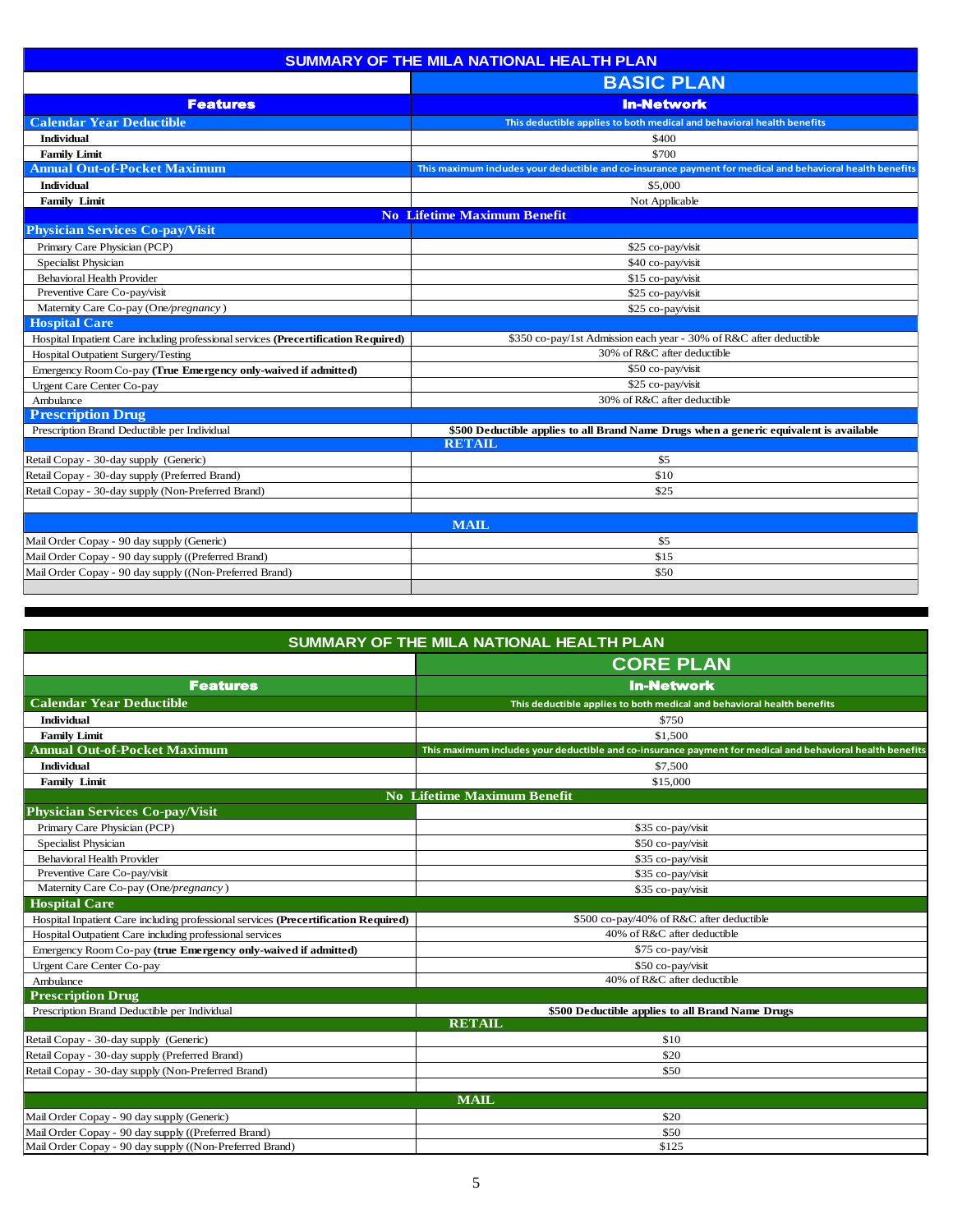## **MILA/Cigna Disease Management Benefits**

MILA has expanded the range of Disease Management Programs that are available to members and their families who suffer from chronic conditions by adopting Cigna's new Your Health First Program. The conditions that are treated are:

| <b>Asthma</b>                                 |
|-----------------------------------------------|
| <b>Anxiety</b>                                |
| <b>Bipolar Disorder</b>                       |
| <b>Depression</b>                             |
| Diabetes – Type 1                             |
| Diabetes – Type 2                             |
| <b>Chronic Obstructive Pulmonary Disorder</b> |
| <b>Metabolic Syndrome</b>                     |

Angina **Congestive Heart Failure Coronary Artery Disease Depression Acute Myocardial Infarction Heart Disease Diabetes – Type 2 Peripheral Arterial Disease Low Back Pain Osteoarthritis** 

## **MILA/Cigna Behavioral Health Benefits**

As you are aware, our Behavioral Health Care and our Member Assistance Programs **(MAP)** are now covered through Cigna Behavioral Health, an affiliated Cigna Health Care company. The Behavioral Health Care program is designed to help you and your family members cope with issues relating to:

| <b>Alcohol</b>           | <b>Drugs/Substance Abuse</b> |
|--------------------------|------------------------------|
| <b>Depression</b>        | Grief & Loss                 |
| <b>Anxiety</b>           | <b>Stress</b>                |
| <b>Bi-Polar Disorder</b> | and many other issues.       |

These support services are available to you and your family  $-24$  hours per day/7days per week/365 days per year. You can either access benefits by directly contacting a Cigna behavioral health care provider or you may access benefits through the MAP which provides up to 3 visits per issue free of charge. For more information on these programs, please call the phone number on the back of your MILA/Cigna I.D. card.

The program includes intervention by a dedicated health advocate who will provide the following services: (1) chronic condition specific coaching; (2) pre and post hospital discharge assistance; (3) lifestyle management coaching, including stress and weight management and tobacco cessation; and (4) treatment decision support and coaching.

## **MILA/Cigna Lifestyle Management Programs**

These programs are available to members and their families who do not have one of the chronic diseases that are targeted by the Your Health First Program but want to address lifestyle issues. The Lifestyle Management Programs and the services they address are as follows:

| <b>Cigna Healthy Steps to Weight Loss Program</b> | A weight management program including planning,<br>personal coaching and educational materials.                                                                                             |
|---------------------------------------------------|---------------------------------------------------------------------------------------------------------------------------------------------------------------------------------------------|
| <b>Cigna Quit Today Program</b>                   | A tobacco cessation program for anyone who wants<br>help in stopping smoking.                                                                                                               |
| <b>Strength &amp; Resilience Program</b>          | helps<br>management program which<br>stress<br>A<br>participants to develop work/life balance, improve<br>their physical activity and resilience to stress and<br>better manage their time. |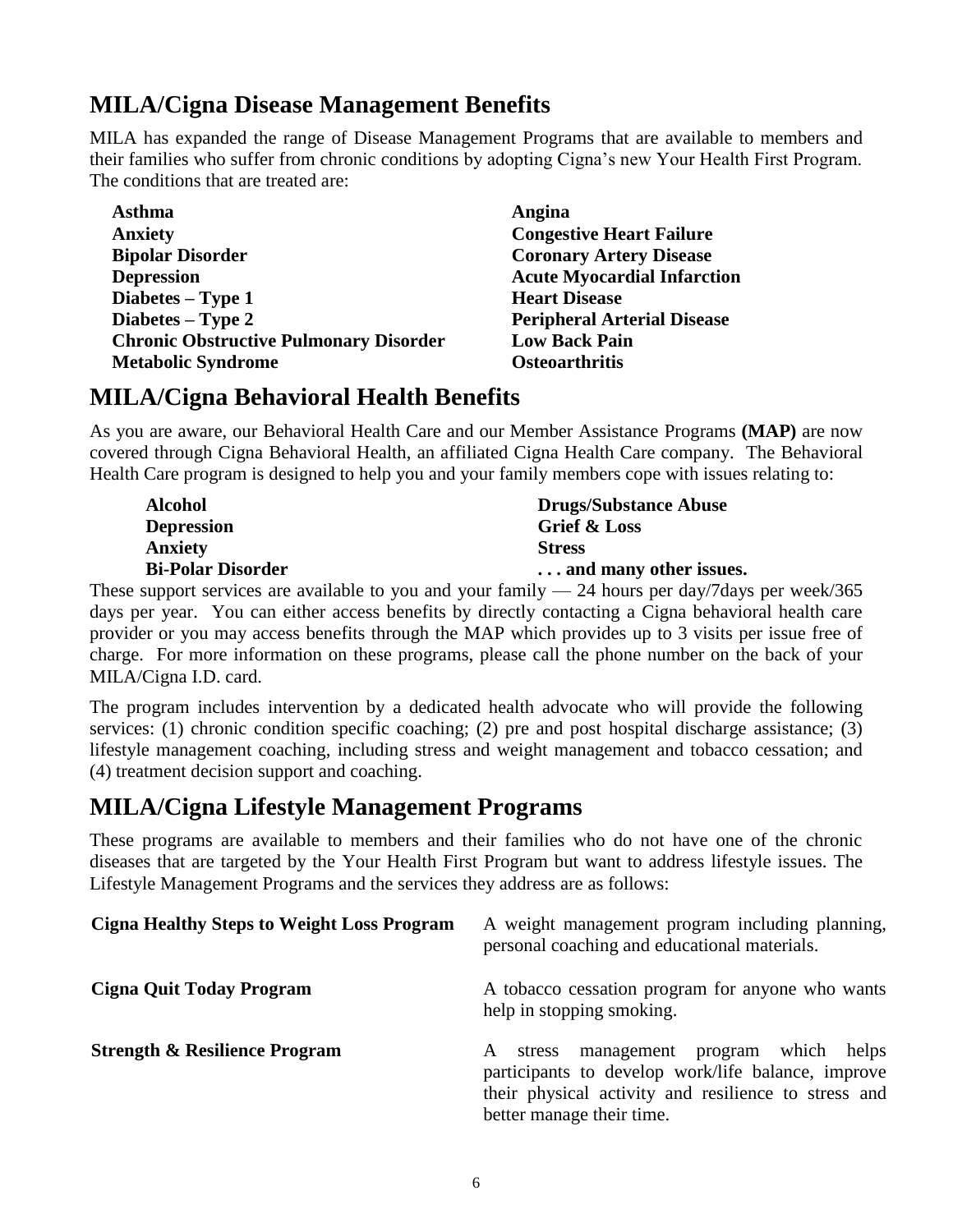## **Work/Life & Informational Support Program**

The MILA Member Assistance Program (MAP), in addition to providing access to mental health and substance abuse services, also offers a Work/Life & Informational Support Program. The MAP program is available to our members and their eligible dependents. Get extra support for handling life's demands.

You can call the telephone number on the back of your MILA/Cigna I.D. card for advice on topics such as:

**Financial Services Legal Services Pet Care Identity Theft** 

**Child Care and Adoption Services Elder Care, including Adult Day Care . . . and many other topics of possible concern.**

A Cigna Representative is ready to help assess your needs and develop a solution to help resolve your concerns free of charge for up to 3 visits per issue, 24 hours per day/7days per week/365 days per year.

## **MILA/Cigna Healthy Rewards Program**

Reward yourself now and access your Healthy Rewards program for **DISCOUNTS** on a wide range of health and wellness services and products such as:

| <b>Weight Management and Nutrition</b> | <b>Fitness Club Membership</b> |
|----------------------------------------|--------------------------------|
| <b>Alternative Medicine</b>            | <b>Therapeutic Massage</b>     |
| <b>Tobacco Cessation</b>               | and many other programs.       |

These discount programs are available to assist members who wish to supplement the many medical, disease management and lifestyle management programs that are available under the MILA program. These programs are more fully described on myCigna.com or you can call 1-800-794-7882.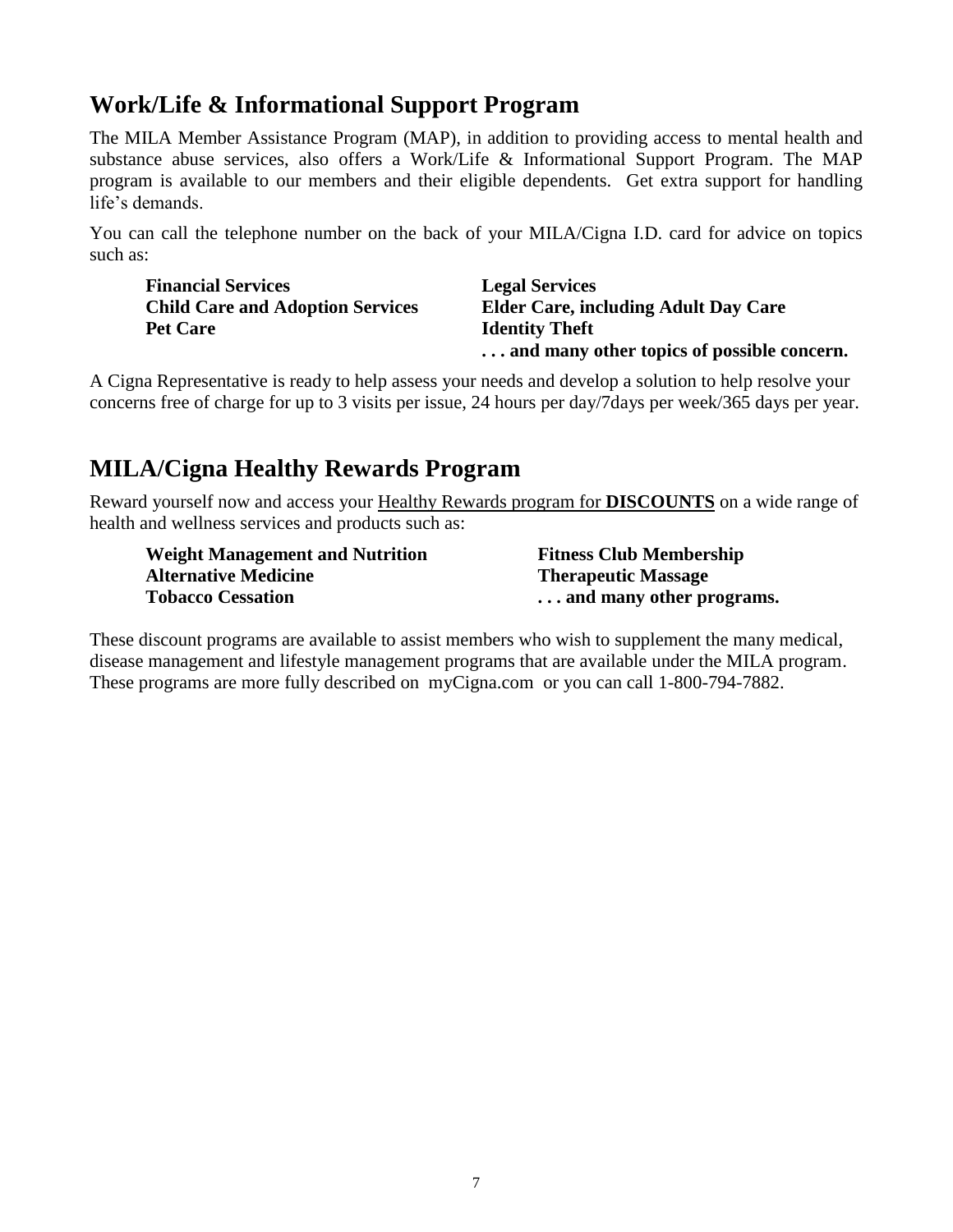## URGENT CARE vs. EMERGENCY ROOM (ER) CARE

## **Next time you need medical attention, consider your options!**

Illness and injuries come along when you least expect them. When it is time to make a decision fast, it is good to know your options. When you have a non-emergency situation, consider using the nearest Urgent Care Center before you go to the ER. Urgent Care Centers offer state-of-the-art facilities, shorter wait times and quality medical care.

Are you "sick" of waiting in the ER? Getting the right care quickly is important.

**When should you go to the Emergency Room?** When medical attention is needed for lifethreatening conditions such as:

- chest pain or pressure
- uncontrolled bleeding
- 
- sudden or severe pain<br>• coughing or vomiting • coughing or vomiting blood
- difficulty breathing or shortness of breath
- sudden dizziness, weakness, or changes in vision
- severe or persistent vomiting or diarrhea
- changes in mental status, such as confusion

**When should you go to the Urgent Care Center?** Urgent Care Centers provide prompt treatment for non-life threatening conditions and help you avoid the long waiting times one often encounters when seeking treatment for non-life threatening conditions in the ER. When medical attention is needed and you are unable to see your doctor, you can visit your local Urgent Care Center for non-lifethreatening conditions such as:

- Colds, flu, fevers
- earaches and sore throats
- sprains and strains
- minor burns
- small cuts
- rashes
- nausea
- migraines
- conjunctivitis (pink eye)
- bladder/urinary symptoms



**For information on the Urgent Care Centers near you, you can check the online Provider Director on myCigna.com or Cigna.com, or by calling a customer service representative at the number listed on the back or your MILA/Cigna I.D. card.**

**NOTE: We want to encourage you to make the best decisions when it comes to your health care, whether that is saving you time or money. In no way do we wish to discourage you from visiting the ER if the need arises.**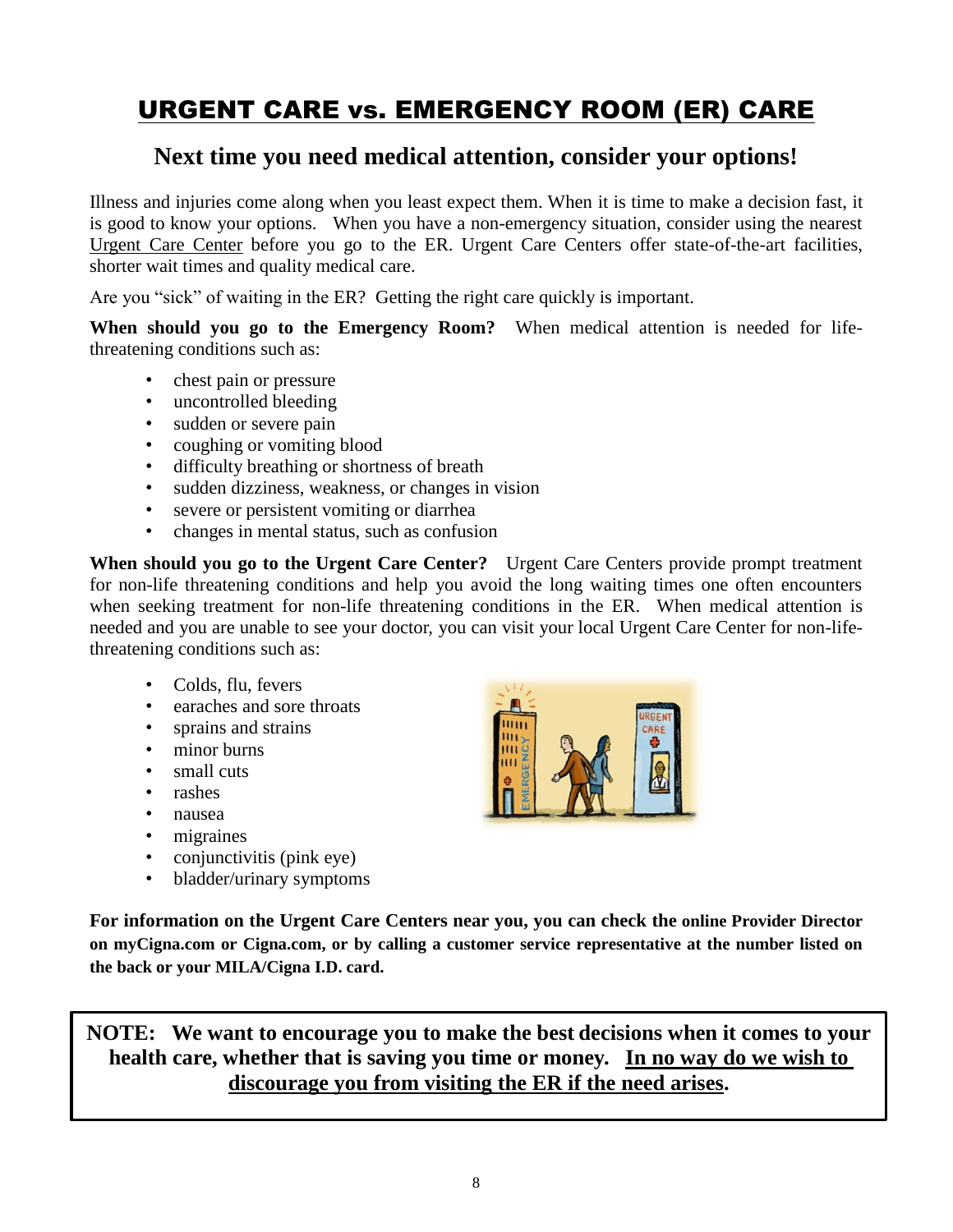## **CVS/CAREMARK ALSO OFFERS TO ALL OUR ELIGIBLE MEMBERS**

## **Blood Glucose Meter:**

**Do you have diabetes?** You may qualify for a blood glucose meter at no cost to you!

#### **How do you qualify for this offer?**

- o Have diabetes
- o Have MILA/CVS Caremark Mail Service prescription benefits
- o Use ACCU-CHEK or OneTouch test strips that are covered by the CVS Caremark Mail Service

#### **The following blood glucose meter kits are currently offered:**

- o Roche ACCU-CHEK Aviva
- o Roche ACCU-CHEK Compact Plus
- o LifeScan OneTouch Ultra 2
- o LifeScan OneTouch UltraSmart
- o LifeScan OneTouch UltraMini

*To see if you qualify for a blood glucose meter at no charge, please contact the CVS/ Caremark Diabetic Meter Team toll-free at 1-800-588-4456 or by calling the phone number on the back of your MILA CVS/Caremark I.D. card.*

### **Caremark.com - Mobile Web Site**

You can now manage your prescription needs from your cell phone or your iPhone/iPad. This site provides users of cellular devices a more efficient way to:



- **Refill Mail Service Prescriptions**
- **Request a New Prescription**
- **View Prescription History**
- **Check Order Status**
- **Check Drug Coverage and Cost**
- **Find a Pharmacy**
- **And more!**

No matter how or where you access the site, your information is saved in real time, so it's always up to date. The best part is it's free! Simply visit Caremark.com from your mobile Web device and register or log in to get started.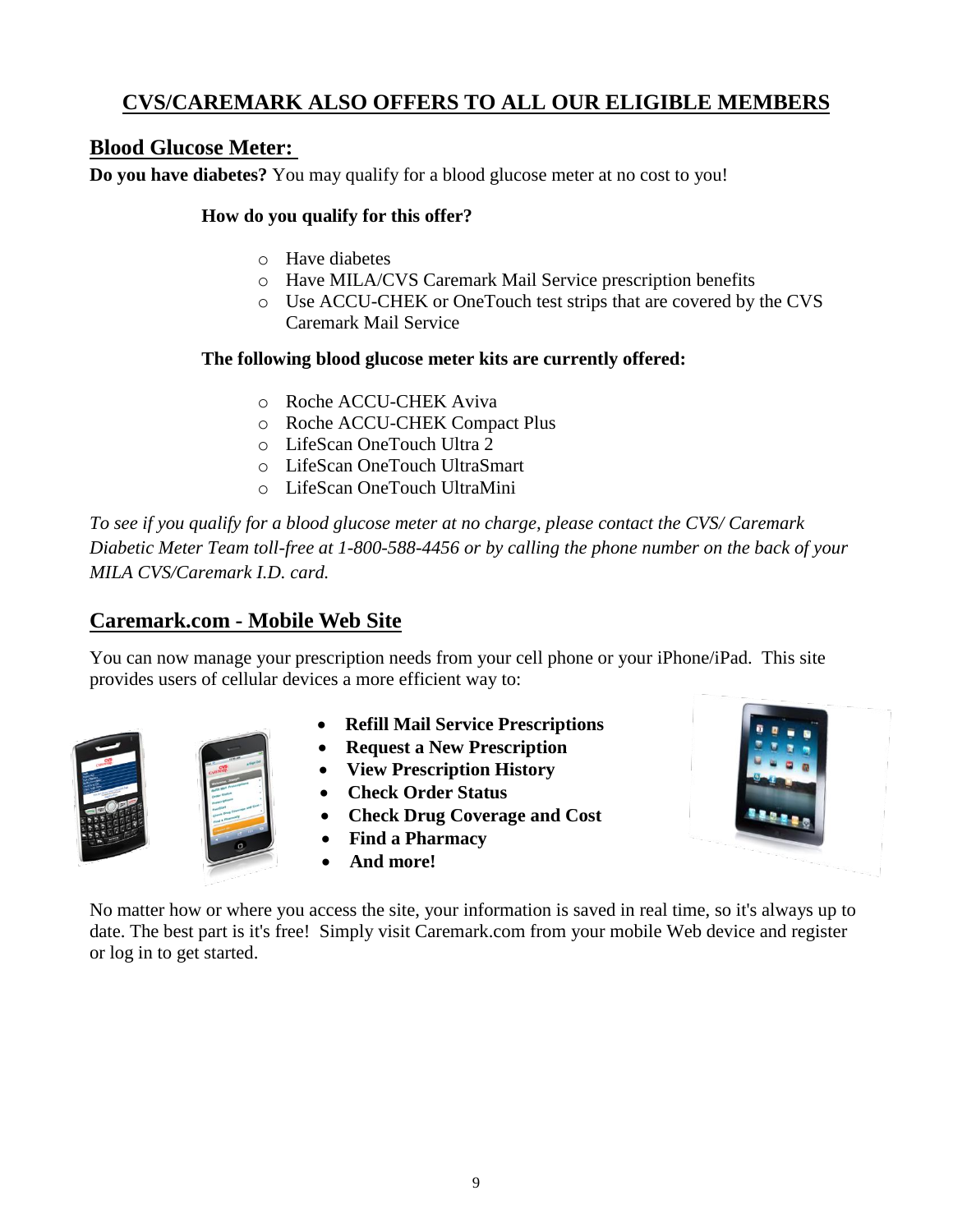## **MEDICARE BENEFICIARIES – F.Y.I.**

#### **MEDICARE ENROLLMENT/ELIGIBILITY**

If you are not a pensioner and your coverage in MILA is due to the hours you have earned in the previous contract year or due to your active employment with an Employer, that has signed a Participation Agreement, you are not required to enroll in Medicare. However, if you or your dependents do enroll in Medicare, MILA benefits will be primary and Medicare benefits will be secondary. Any benefits payable by Medicare will be determined by Medicare after considering all benefits payable by MILA.

If you are a pensioner or the spouse or other dependent of a pensioner who is eligible for Medicare, you **MUST** ENROLL IN AND KEEP Medicare Parts A & B in order to have complete benefits in MILA. Complete information regarding Medicare benefits and how to enroll may be obtained from your local Social Security Office.

MILA provides prescription drug coverage which is Creditable Coverage; that is, it is comparable or better than Medicare Part D coverage. **Do not sign up for any other Medicare Part D coverage or you will lose your MILA prescription benefits!**

**Below is a summary of the benefits available in the MILA Medicare Wrap-Around Plan** 

|                                                        | SUMMARY OF THE MILA MEDICARE WRAP-AROUND PLAN                                                                                                                                                                                                                                      |
|--------------------------------------------------------|------------------------------------------------------------------------------------------------------------------------------------------------------------------------------------------------------------------------------------------------------------------------------------|
| <b>Who Is Eligible For Coverage</b>                    | Regular Pensioners and their dependents who are eligible to enroll in Medicare and who are not<br>enrolled in a Medicare Advantage Plan                                                                                                                                            |
| If eligible, must a person enroll in Medicare?         | The covered person <b>must</b> enroll in Medicare, Part A and Part B. Generally, the person should not<br>enroll in Medicare, Part D.                                                                                                                                              |
| Which Plan pays first and controls - Medicare or MILA? | Medicare pays before MILA. If the expense is eligible for Medicare benefits, Medicare's rules<br>apply. Otherwise, MILA's rules apply                                                                                                                                              |
| What expenses are eligible for MILA reimbursement?     | Generally, the Plan pays benefits based upon the person's Medicare deductibles and co-insurance<br>expenses that remain after Medicare's payments.                                                                                                                                 |
| <b>What Benefits Will MILA Pay</b>                     |                                                                                                                                                                                                                                                                                    |
| For Medicare, PART A                                   | MILA will pay 100% of the Part A deductible and the portions of the hospital or nursing home<br>expense, which are covered by Medicare but are the member's responsibility.                                                                                                        |
| <b>For Medicare, PART B</b>                            | The first \$150 of the Part B eligible expenses are the person's deductible (\$300 per family) in a<br>calendar year. Thereafter, the Plan pays 80% until the person's maximum out-of-pocket expense is<br>reached. Thereafter, it pays 100% for the balance of the calendar year. |
| What Is The Person's Maximum Out-of-Pocket Expenses?   | The person will pay no more than \$2,500 in MILA deductible and co-insurance expenses during the<br>calendar year (maximum \$5,000 per family).                                                                                                                                    |
| <b>What Is The Plan's Maximum Benefit?</b>             | The MILA Plan will pay no more than \$500,000 during a person's lifetime.                                                                                                                                                                                                          |
| <b>Plan Limitations and Exclusions.</b>                | The Premier Plan's provisions which apply to out-of-network benefits also apply to this plan<br>unless Medicare applies a benefit limit, in which case, the Medicare limit will apply.                                                                                             |
| <b>PRESCRIPTION DRUG BENEFITS</b>                      | The prescription drug benefits in this plan are the same as in the Basic and Premier Plans.                                                                                                                                                                                        |
| <b>Prescription Brand Deductible per Individual</b>    | \$500 Deductible applies to all Brand Name Drugs when a generic equivalent is available                                                                                                                                                                                            |
|                                                        | <b>RETAIL</b>                                                                                                                                                                                                                                                                      |
| Retail Copay - 30-day supply (Generic)                 | \$5                                                                                                                                                                                                                                                                                |
| Retail Copay - 30-day supply (Preferred Brand)         | \$10                                                                                                                                                                                                                                                                               |
| Retail Copay - 30-day supply (Non-Preferred Brand)     | \$25                                                                                                                                                                                                                                                                               |
|                                                        | <b>MAIL</b>                                                                                                                                                                                                                                                                        |
| Mail Order Copay - 90 day supply (Generic)             | \$5                                                                                                                                                                                                                                                                                |
| Mail Order Copay - 90 day supply ((Preferred Brand)    | \$15                                                                                                                                                                                                                                                                               |
| Mail Order Copay - 90 day supply (Non-Preferred Brand) | \$50                                                                                                                                                                                                                                                                               |
|                                                        |                                                                                                                                                                                                                                                                                    |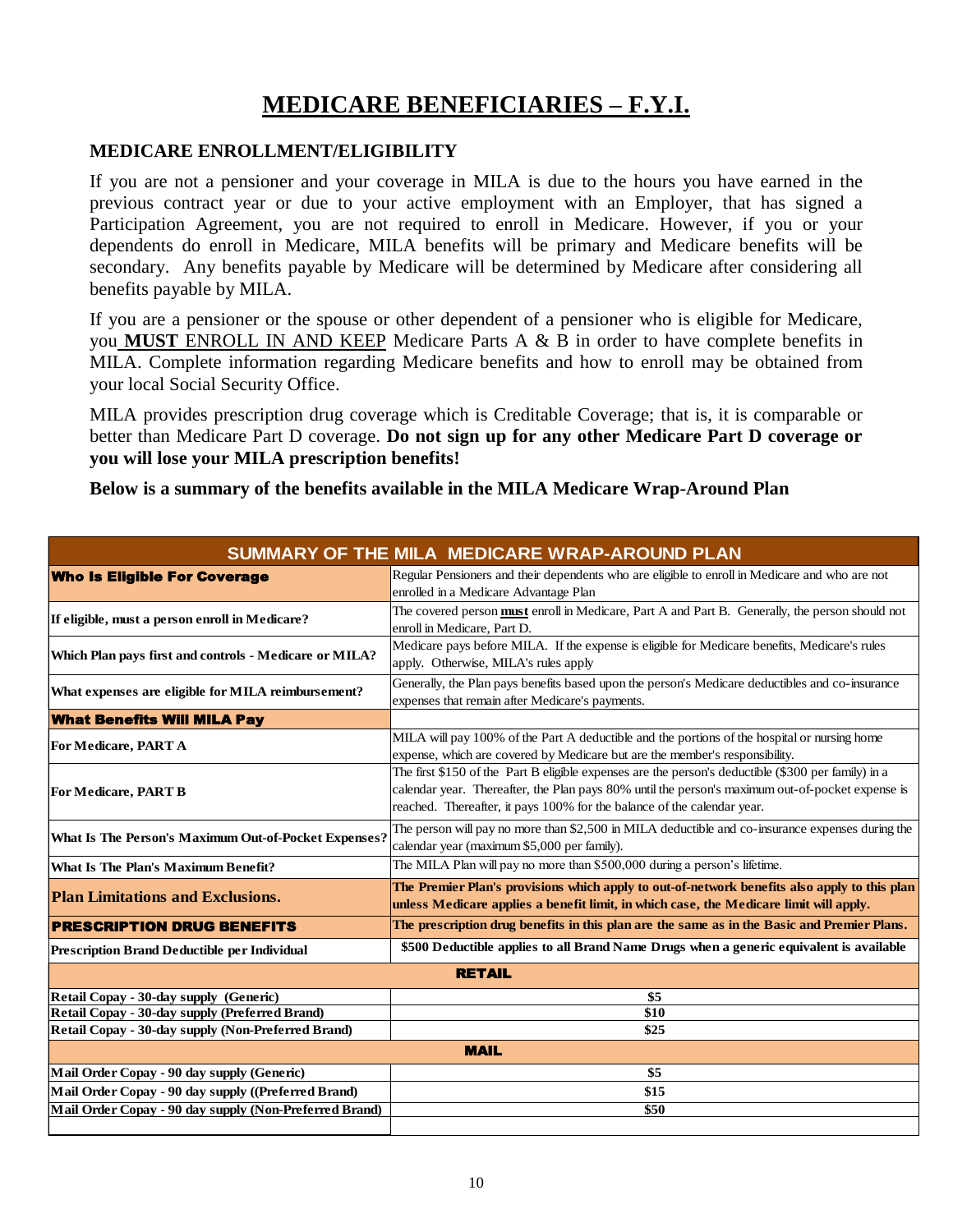### **Adding Newborn Children and Other Eligible Dependents**

You must request that MILA add newborns that are your eligible dependent(s) to the plan. Within five months following the child's date of birth you must forward to MILA a copy of the child's birth certificate. All other dependents must be added within 30 days of the date they qualify as eligible dependents under the terms of the MILA Plan (such as marriage, adoption, legal guardianship).

To enroll dependents you are required to forward copies of the documents listed below. These documents will verify the identity of your dependent(s) and their relationship to you.

Required Documents:

| For the Member's Spouse: | Marriage Certificate <i>(if applicable)</i> , birth certificate, Social<br>Security card, and Medicare card <i>(if applicable)</i> . |
|--------------------------|--------------------------------------------------------------------------------------------------------------------------------------|
| For Dependent Children:  | Birth Certificate, Social Security card, and<br>Medicare card <i>(if applicable)</i>                                                 |

Failure to provide the required documents within the time frames set forth above will result in your inability to add your dependents when they would otherwise be eligible for Plan coverage. Their coverage will be deferred until all of the required documents have been provided to MILA.

# **NOTICES ENCLOSED:**

- **Women's Health and Cancer Rights Act of 1998**
- **MILA Privacy Notice**
- **Early Retiree Reinsurance Program (ERRP)**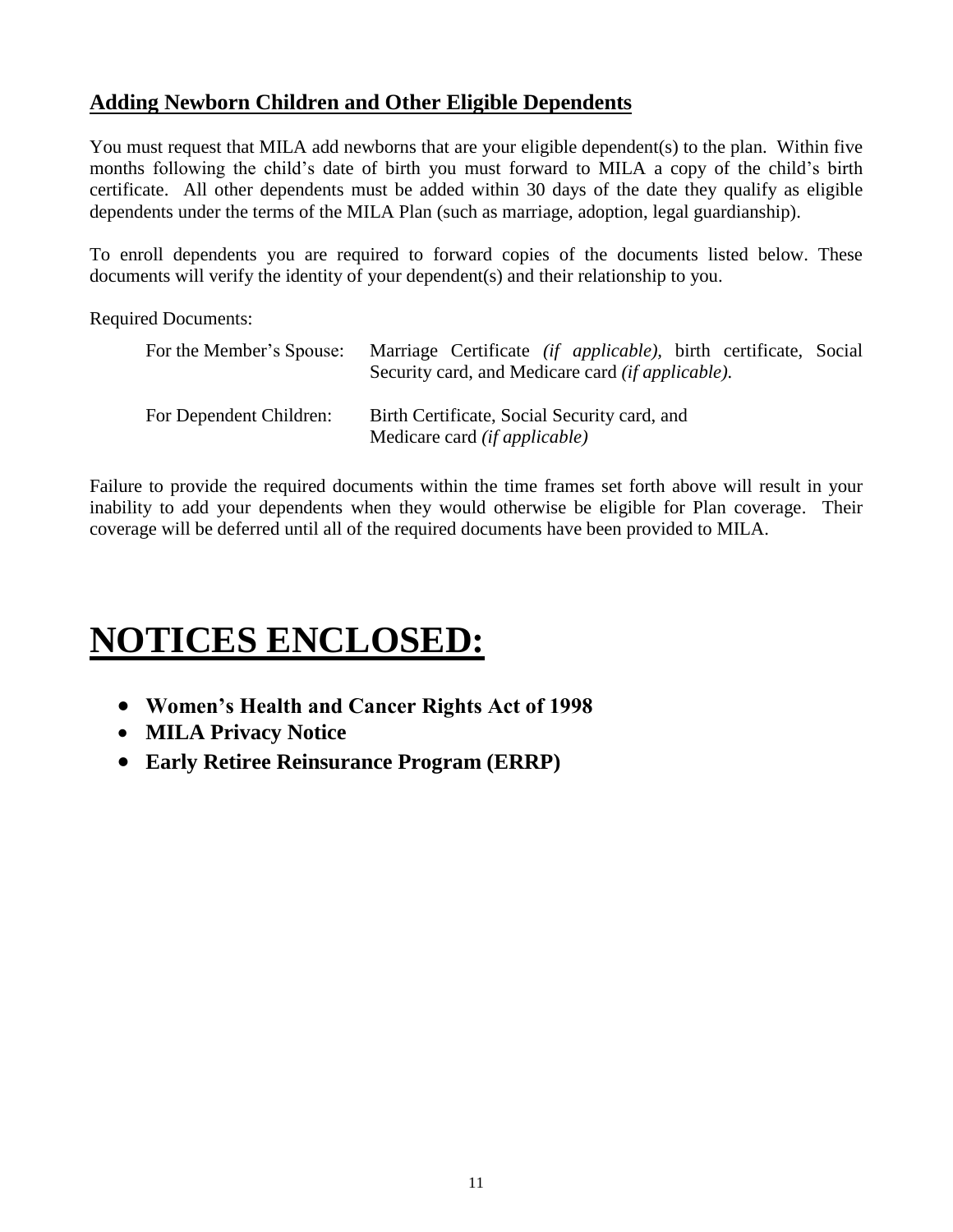

# **WOMEN'S HEALTH AND CANCER RIGHTS ACT OF 1998 NOTICE**

Under federal law, group health plans, insurers, and HMOs that provide medical and surgical benefits in connection with a mastectomy must provide benefits for certain reconstructive surgery, effective for the first plan year beginning on or after October 21, 1998.

In the case of a participant or beneficiary who is receiving benefits under the plan in connection with a mastectomy and who elects breast reconstruction, federal law requires coverage in a manner determined in consultation with the attending physician and the patient for:

- reconstruction of the breast on which the mastectomy was performed;
- surgery and reconstruction of the other breast to produce a symmetrical appearance; and
- Prostheses and treatment of physical complications at all stages of the mastectomy, including lymphedema.

This coverage is subject to a plan's annual deductibles and coinsurance provisions. These provisions are generally described in the plan's Summary Plan Description (SPD).

If you have any questions about the coverage of mastectomies or reconstructive surgery, please contact your Local Port Administrator or the MILA office.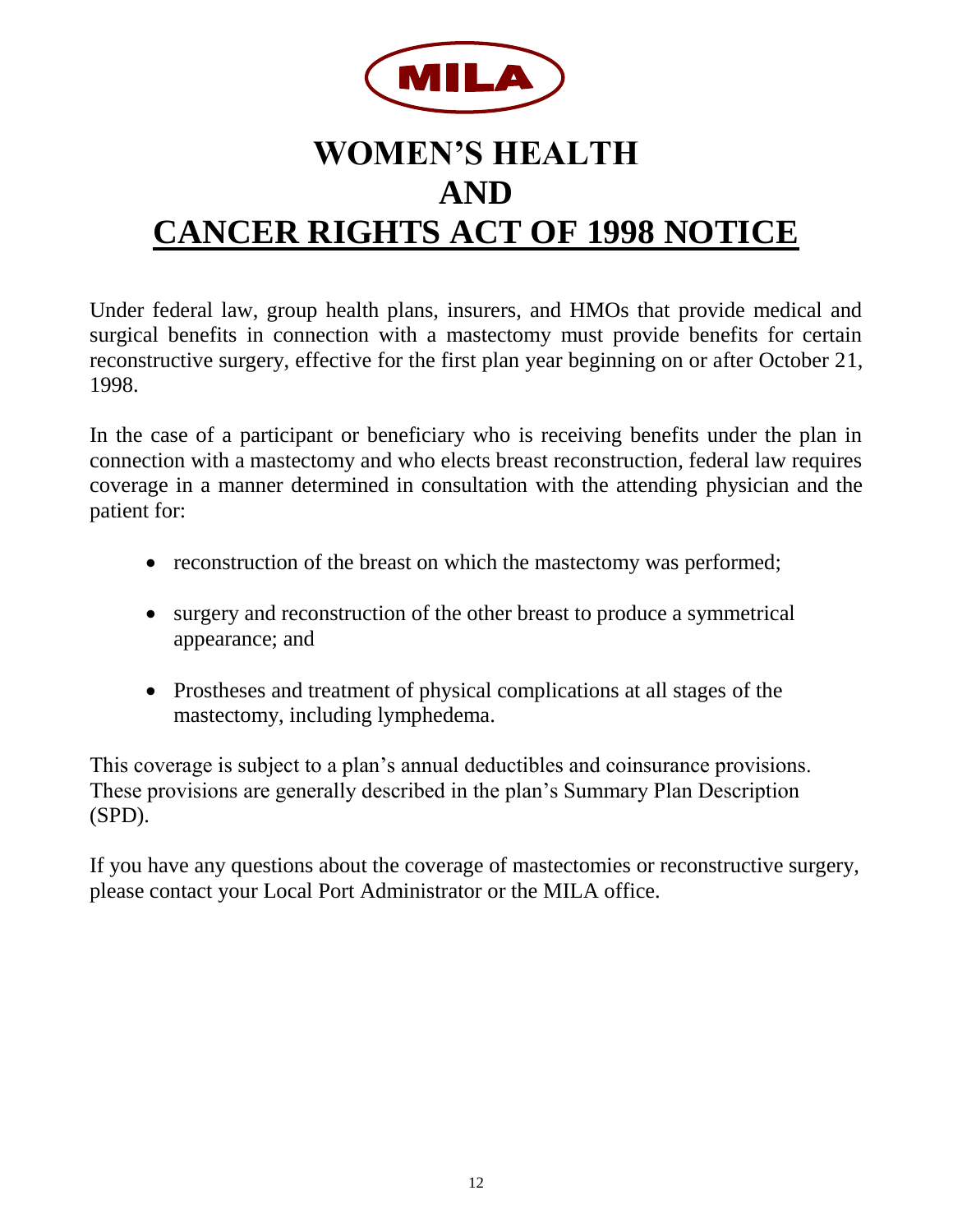

# **Managed Health Care Trust Fund Privacy Notice**

**Section 1: Purpose of This Notice and Effective Date**

**THIS NOTICE DESCRIBES HOW MEDICAL INFORMATION ABOUT YOU MAY BE USED AND DISCLOSED AND HOW YOU CAN GET ACCESS TO THIS INFORMATION. PLEASE REVIEW IT CAREFULLY.** 

*Effective date.* The effective date of this Notice was April 14, 2003. This Notice has been revised as of August 1, 2012.

**This Notice is required by law.** The MILA Managed Health Care Trust Fund (the "Plan") is required by law to take reasonable steps to ensure the privacy of your personally identifiable health information and to inform you about:

- 1. The Plan's uses and disclosures of Protected Health Information (PHI),
- 2. Your rights to privacy with respect to your PHI,
- 3. The Plan's duties with respect to your PHI,
- 4. Your right to file a complaint with the Plan and with the Secretary of the United States Department of Health and Human Services (HHS), and
- 5. The person or office you should contact for further information about the Plan's privacy practices.

#### **Section 2: Your Protected Health Information**

#### *Protected Health Information (PHI) Defined*

The term "Protected Health Information" (PHI) includes all individually identifiable health information related to your past, present or future physical or mental health condition or for payment for health care. PHI includes information maintained by the Plan in oral, written, or electronic form.

#### *When the Plan May Disclose Your PHI*

Under the law, the Plan may disclose your PHI without your consent or authorization, or the opportunity to agree or object, in the following cases:

- *At your request*. If you request it, the Plan is required to give you access to certain PHI in order to allow you to inspect and/or copy it.
- *As required by HHS*. The Secretary of the United States Department of Health and Human Services may require the disclosure of your PHI to investigate or determine the Plan's compliance with the privacy regulations.
- *For treatment, payment or health care operations*. The Plan and its business associates will use PHI in order to carry out:
- $\triangleright$  Treatment.
- $\triangleright$  Payment, or
- $\blacktriangleright$  Health care operations.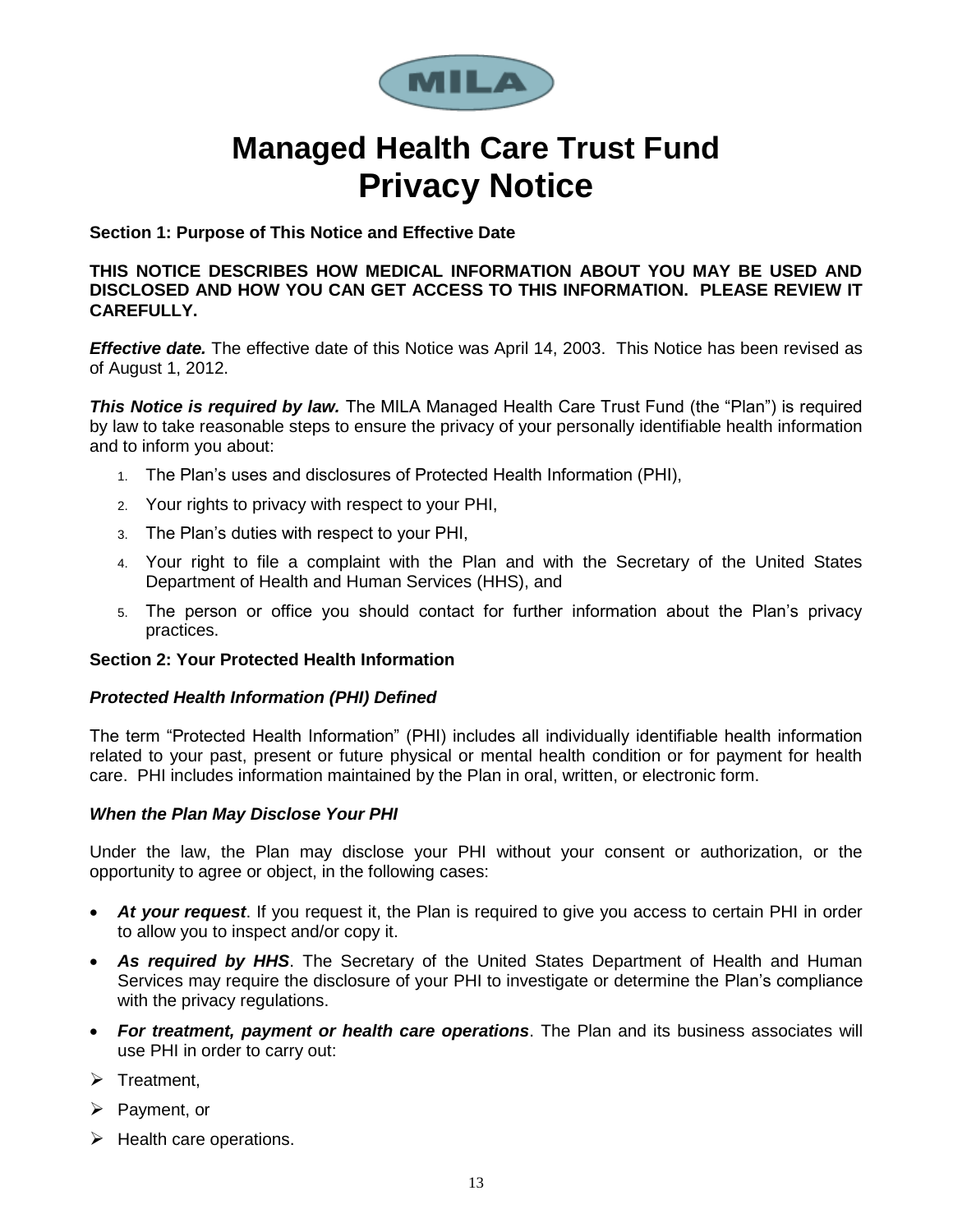**Treatment** is the provision, coordination, or management of health care and related services. It also includes but is not limited to consultations and referrals between one or more of your providers.

For example, the Plan may disclose to a treating orthodontist the name of your treating dentist so that the orthodontist may ask for your dental x-rays from the treating dentist.

**Payment** includes but is not limited to actions to make coverage determinations and payment (including billing, claims management, subrogation, plan reimbursement, reviews for medical necessity and appropriateness of care and utilization review and pre-authorizations).

For example, the Plan may tell a doctor whether you are eligible for coverage or what percentage of the bill will be paid by the Plan. If we contract with third parties to help us with payment operations, such as a physician that reviews medical claims, we will also disclose information to them. These third parties are known as "business associates."

**Health care operations** includes but is not limited to quality assessment and improvement, reviewing competence or qualifications of health care professionals, underwriting, premium rating and other insurance activities relating to creating or renewing insurance contracts. It also includes disease management, case management, conducting or arranging for medical review, legal services, and auditing functions including fraud and abuse compliance programs, business planning and development, business management and general administrative activities.

For example, the Plan may use information about your claims to refer you into a disease management program, a well-pregnancy program, project future benefit costs or audit the accuracy of its claims processing functions.

**Disclosure to the Plan's Trustees.** The Plan will also disclose PHI to the Plan Sponsor of the MILA Managed Health Care Trust Fund for purposes related to treatment, payment, and health care operations, and the Plan has amended the Plan Documents to permit this use and disclosure as required by federal law.

#### **When the Disclosure of Your PHI Requires Your Written Authorization**

Although the Plan does not routinely obtain psychotherapy notes, it must generally obtain your written authorization before the Plan will use or disclose psychotherapy notes about you. However, the Plan may use and disclose such notes when needed by the Plan to defend itself against litigation filed by you.

*Psychotherapy notes* are separately filed notes about your conversations with your mental health professional during a counseling session. They do not include summary information about your mental health treatment.

#### **Use or Disclosure of Your PHI That Requires You Be Given an Opportunity to Agree or Disagree Before the Use or Release**

Disclosure of your PHI to family members, other relatives, your close personal friends, and any other person you choose is allowed under federal law if:

- The information is directly relevant to the family or friend's involvement with your care or payment for that care,
- You have either agreed to the disclosure or have been given an opportunity to object and have not objected, and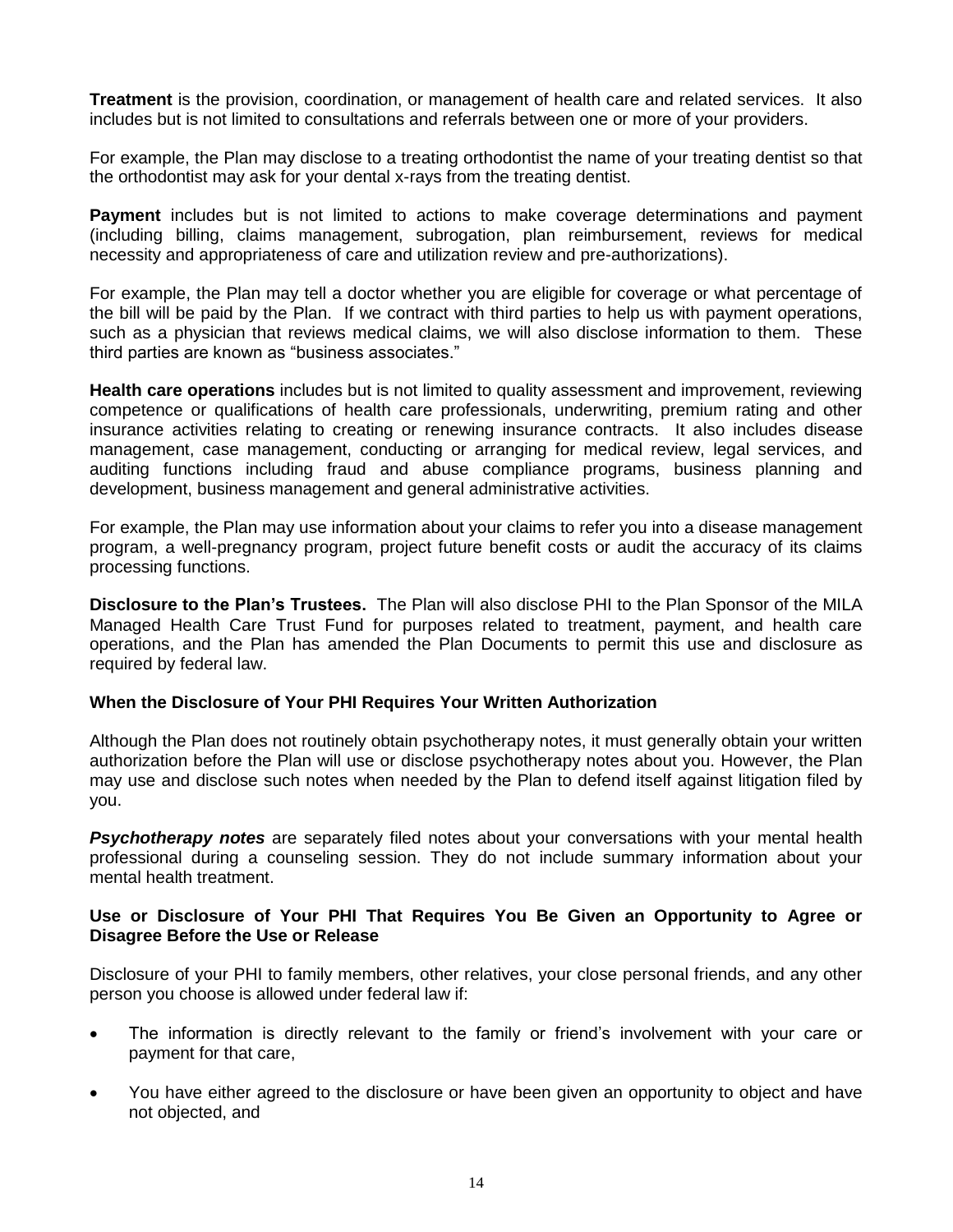Please contact the Fund's Privacy/Security Officer if you wish to limit access to your PHI by any of the persons described above.

#### **Use or Disclosure of Your PHI for Which Consent, Authorization or Opportunity to Object Is Not Required**

The Plan is allowed under federal law to use and disclose your PHI without your consent or authorization under the following circumstances:

#### 1. *When required by applicable law.*

- 2. *Public health purposes.* To an authorized public health authority if required by law or for public health and safety purposes. PHI may also be used or disclosed if you have been exposed to a communicable disease or are at risk of spreading a disease or condition, if authorized by law.
- 3. *Domestic violence or abuse situations.* When authorized or required by law to report information about abuse, neglect or domestic violence to public authorities if a reasonable belief exists that you may be a victim of abuse, neglect or domestic violence. In such case, the Plan will promptly inform you that such a disclosure has been or will be made unless that notice would cause a risk of serious harm.
- 4. *Health oversight activities.* To a health oversight agency for oversight activities authorized by law. These activities include civil, administrative or criminal investigations, inspections, licensure or disciplinary actions (for example, to investigate complaints against health care providers) and other activities necessary for appropriate oversight of government benefit programs (for example, to the Department of Labor).
- 5. *Legal proceedings.* When required for judicial or administrative proceedings. For example, your PHI may be disclosed in response to a subpoena or discovery request that is made pursuant to court order.
- 6. *Law enforcement health purposes.* When required for law enforcement purposes (for example, to report certain types of wounds).
- 7. *Law enforcement emergency purposes.* For certain law enforcement purposes, including:
	- a) identifying or locating a suspect, fugitive, material witness or missing person, and
	- b) disclosing information about an individual who is or is suspected to be a victim of a crime
- 8. *Determining cause of death and organ donation.* When required to be given to a coroner or medical examiner to identify a deceased person, determine a cause of death or other authorized duties. The Plan may also disclose PHI for cadaveric organ, eye or tissue donation purposes.
- 9. *Funeral purposes.* When required to be given to funeral directors to carry out their duties with respect to the decedent.
- 10. *Research.* For research, subject to certain conditions.
- 11. *Health or safety threats.* When, consistent with applicable law and standards of ethical conduct, the Plan in good faith believes the use or disclosure is necessary to prevent or lessen a serious and imminent threat to the health or safety of a person or the public and the disclosure is to a person reasonably able to prevent or lessen the threat, including the target of the threat.
- 12. *Workers' compensation programs.* When authorized by and to the extent necessary to comply with workers' compensation or other similar programs established by law.

Except as otherwise indicated in this notice, uses and disclosures will be made only with your written authorization subject to your right to revoke your authorization.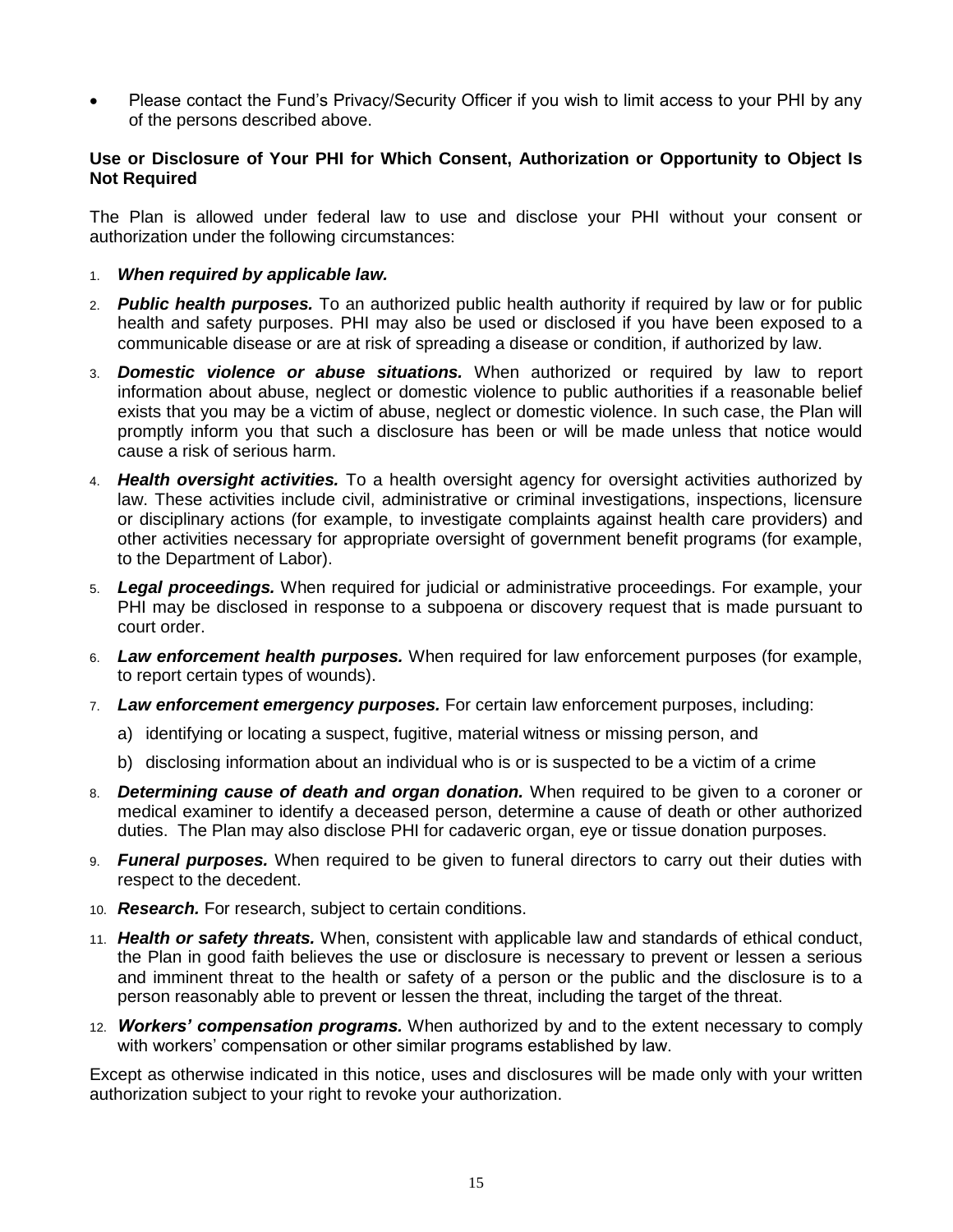#### **Other Uses or Disclosures**

The Plan may contact you to provide you information about treatment alternatives or other healthrelated benefits and services that may be of interest to you.

The Plan may disclose protected health information to the sponsor of the Plan for reasons regarding the administration of this Plan. The "plan sponsor" of this Plan is the MILA Managed Health Care Trust Fund Board of Trustees.

#### **Section 3: Your Individual Privacy Rights**

#### **You May Request Restrictions on PHI Uses and Disclosures**

You may request the Plan to:

- 1. Restrict the uses and disclosures of your PHI to carry out treatment, payment or health care operations, or
- 2. Restrict uses and disclosures to family members, relatives, friends or other persons identified by you who are involved in your care.

The Plan, however, is not required to agree to your request if the Plan Administrator or Privacy/Security Officer determines it to be unreasonable.

You should make all requests to the Privacy/Security Officer at:

#### **LaVerne A. Thompson, Executive Director and Privacy/Security Officer MILA Managed Health Care Trust Fund 111 Broadway, Suite 502 New York, NY 10006**

#### **You May Request Confidential Communications**

The Plan will accommodate an individual's reasonable request to receive communications of PHI **by alternative means or at alternative locations** where the request includes a statement that disclosure could endanger the individual.

You or your personal representative will be required to complete a form to request restrictions on uses and disclosures of your PHI. Make such requests to the Privacy/Security Officer at the above address.

#### **You May Inspect and Copy PHI**

You have a right to inspect and obtain a copy of your PHI contained in a "designated record set," for as long as the Plan maintains the PHI.

The Plan must provide the requested information within 30 days if the information is maintained on site or within 60 days if the information is maintained offsite. A single 30-day extension is allowed if the Plan is unable to comply with the deadline.

You or your personal representative will be required to complete a form to request access to the PHI in your designated record set. A reasonable fee may be charged. Requests for access to PHI should be made to Privacy/Security Officer at the address on page 16.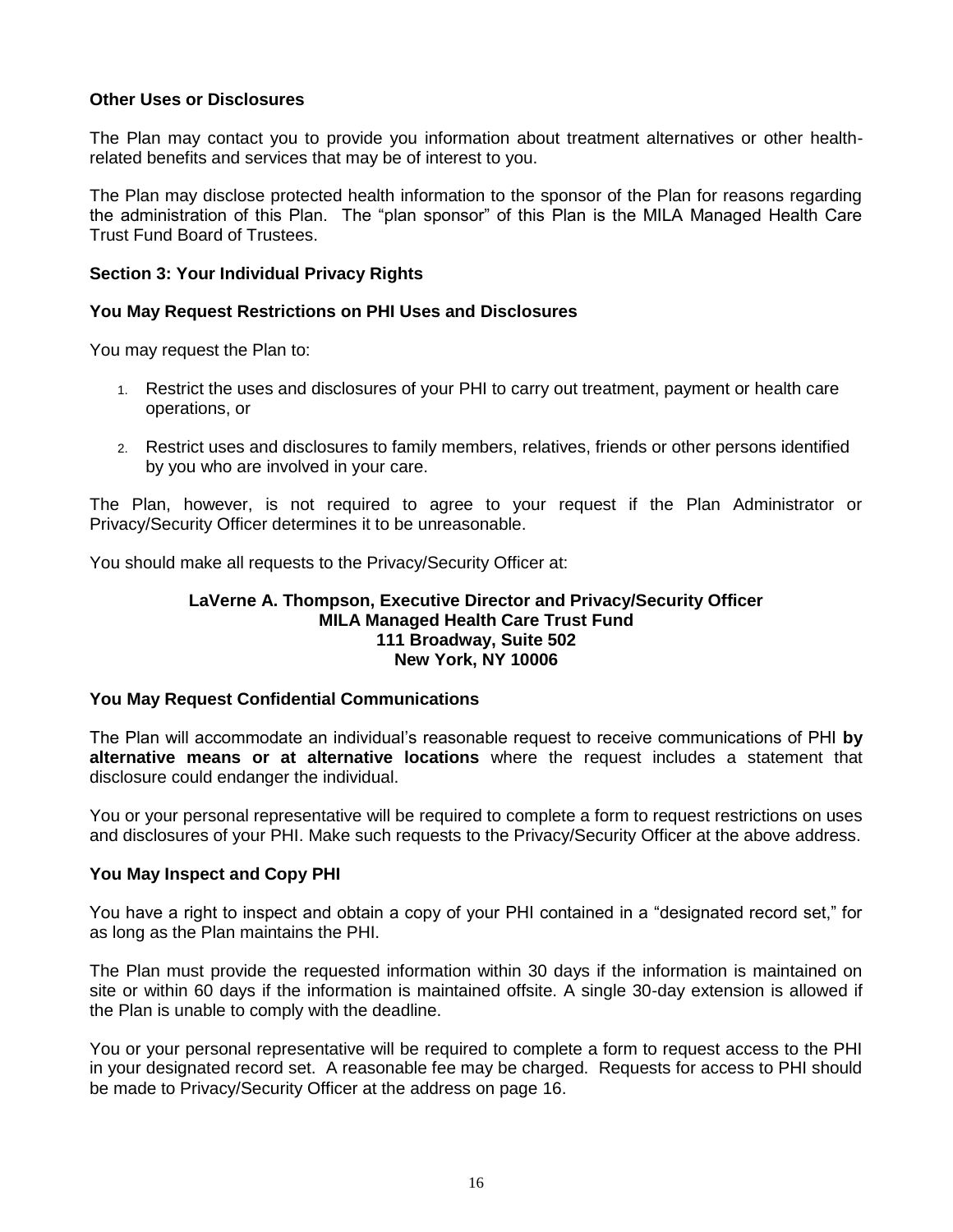If access is denied, you or your personal representative will be provided with a written denial setting forth the basis for the denial, a description of how you may exercise your review rights and a description of how you may complain to the Plan and HHS.

*Designated Record Set:* includes your medical records and billing records that are maintained by or for a covered health care provider. Records include enrollment, payment, billing, claims adjudication and case or medical management record systems maintained by or for a health plan or other information used in whole or in part by or for the covered entity to make decisions about you. Information used for quality control or peer review analyses and not used to make decisions about you is not included.

#### **You Have the Right to Amend Your PHI**

You have the right to request that the Plan amend your PHI or a record about you in a designated record set for as long as the PHI is maintained in the designated record set subject to certain exceptions. See the Plan's Right to Amend Policy for a list of exceptions.

The Plan has 60 days after receiving your request to act on it. The Plan is allowed a single 30-day extension if the Plan is unable to comply with the 60-day deadline. If the Plan denied your request in whole or part, the Plan must provide you with a written denial that explains the basis for the decision. You or your personal representative may then submit a written statement disagreeing with the denial and have that statement included with any future disclosures of that PHI.

You should make your request to amend the PHI to the Privacy/Security Office at the address found on page 16.

You or your personal representative will be required to complete a form to request amendment of the PHI.

#### **You Have the Right to Receive an Accounting of the Plan's PHI Disclosures**

At your request, the Plan will also provide you with an accounting of certain disclosures by the Plan of your PHI. We do not have to provide you with an accounting of disclosures related to treatment, payment, or health care operations, or disclosures made to you or authorized by you in writing. See the Plan's Accounting for Disclosure Policy for the complete list of disclosures for which an accounting is not required.

The Plan has 60 days to provide the accounting. The Plan is allowed an additional 30 days if the Plan gives you a written statement of the reasons for the delay and the date by which the accounting will be provided.

If you request more than one accounting within a 12-month period, the Plan will charge a reasonable, cost-based fee for each subsequent accounting.

#### **You Have the Right to Receive a Paper Copy of This Notice Upon Request**

To obtain a paper copy of this Notice, contact the Privacy/Security Officer at the address found on page 16.

#### **Your Personal Representative**

You may exercise your rights through a personal representative. Your personal representative will be required to produce evidence of authority to act on your behalf before the personal representative will be given access to your PHI or be allowed to take any action on your behalf. Proof of such authority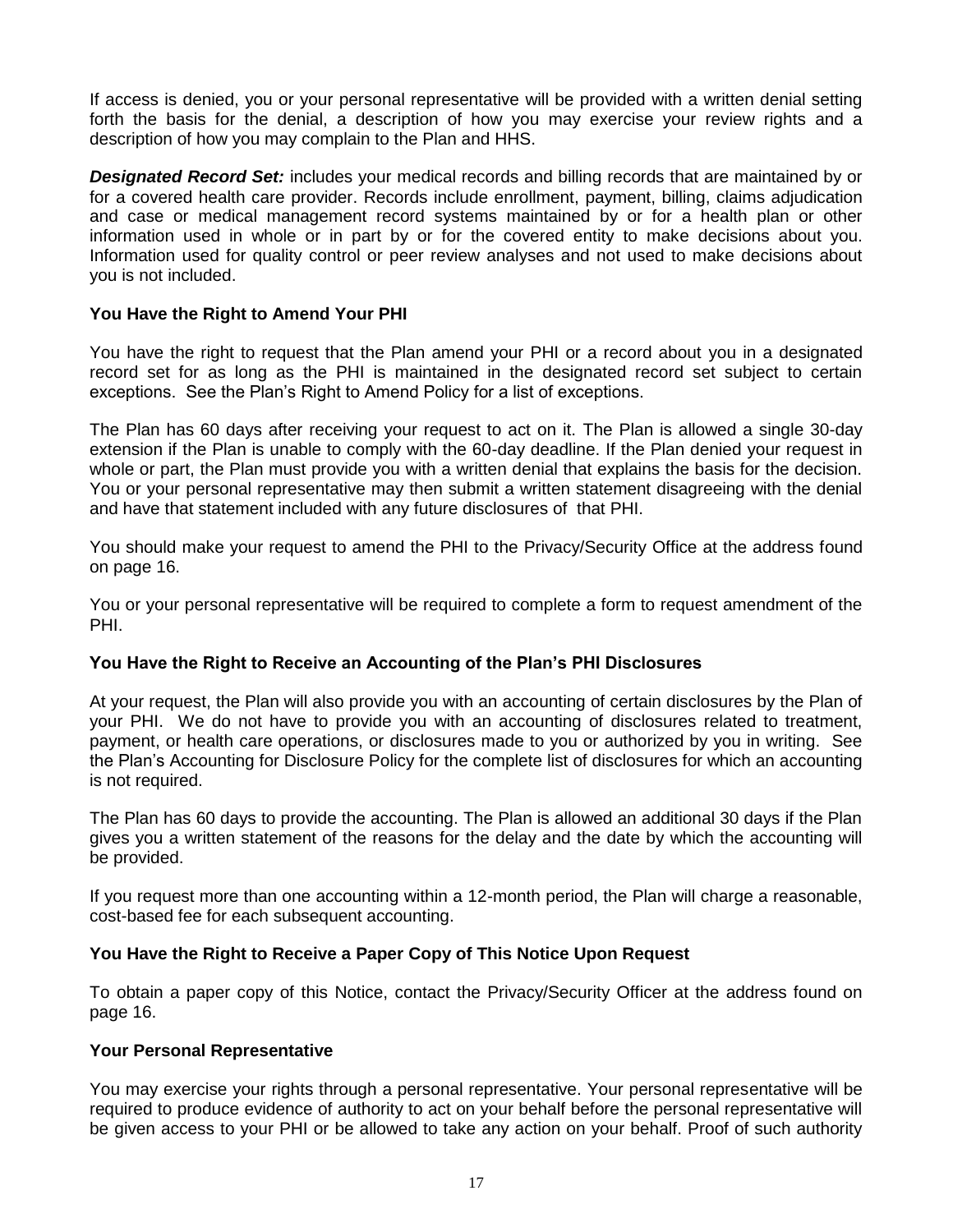will be a completed, signed and approved. Appointment of Personal Representative form. You may obtain this form by calling the Fund Office.

The Plan retains discretion to deny access to your PHI to a personal representative to provide protection to those vulnerable people who depend on others to exercise their rights under these rules and who may be subject to abuse or neglect.

The Plan will recognize certain individuals as personal representatives without you having to complete an Appointment of Personal Representative form. For example, the Plan will automatically consider a spouse to be the personal representative of an individual covered by the Plan. Disclosures under this provision will be limited to verification of coverage and claims status. In addition, the Fund will consider a parent or guardian as the personal representative of an un-emancipated minor unless applicable law requires otherwise. A spouse or a parent may act on an individual's behalf, including requesting access to their PHI. Spouses and un-emancipated minors may, however, request that the Plan restrict information that goes to family members. Such request will be governed by the provision entitled **You May Request Restrictions on PHI Uses and Disclosures** which appears at the beginning of Section 3 of this Notice.

You should also review the Plan's Policy and Procedure for the Recognition of Personal Representatives for a more complete description of the circumstances where the Plan will automatically consider an individual to be a personal representative.

#### **Section 4: The Plan's Duties**

#### *Maintaining Your Privacy*

The Plan is required by law to maintain the privacy of your PHI and to provide you and your eligible dependents with notice of the Plan's legal duties and privacy practices.

This notice is effective April 14, 2003 and the Plan is required to comply with the terms of this notice. However, the Plan reserves the right to change its privacy practices and to apply the changes to any PHI received or maintained by the Plan prior to that date. If a privacy practice is changed, a revised version of this notice will be provided to you and to all past and present participants and beneficiaries for whom the Plan still maintains PHI. All notices will be mailed to the participant's address on record.

Any revised version of this notice will be distributed within 60 days of the effective date of any material change to:

- The uses or disclosures of PHI,
- Your individual rights,
- The duties of the Plan, or
- Other privacy practices stated in this notice.

#### **Disclosing Only the Minimum Necessary Protected Health Information**

When using or disclosing PHI or when requesting PHI from another covered entity, the Plan will make reasonable efforts not to use, disclose or request more than the minimum amount of PHI necessary to accomplish the intended purpose of the use, disclosure or request, taking into consideration practical and technological limitations.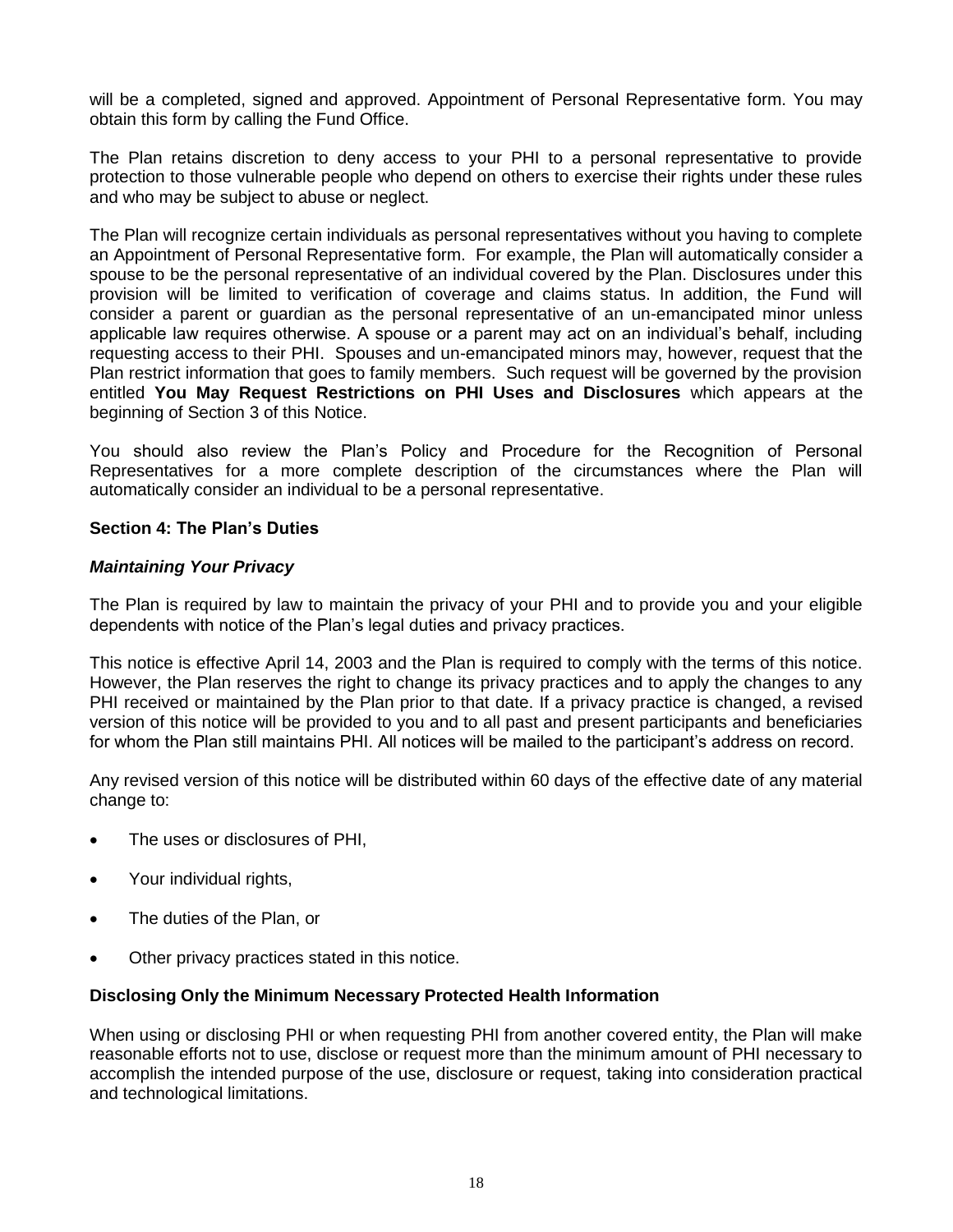However, the minimum necessary standard will not apply in the following situations:

- Disclosures to or requests by a health care provider for treatment,
- Uses or disclosures made to you,
- Disclosures made to the Secretary of the United States Department of Health and Human Services pursuant to its enforcement activities under HIPAA,
- Uses or disclosures required by law, and
- Uses or disclosures required for the Plan's compliance with the HIPAA privacy regulations.

This notice does not apply to information that has been de-identified. De-identified information is information that:

- Does not identify you, and
- With respect to which there is no reasonable basis to believe that the information can be used to identify you.

In addition, the Plan may use or disclose "summary health information" to the Plan Sponsor for obtaining premium bids or modifying, amending or terminating the group health Plan. Summary information summarizes the claims history, claims expenses or type of claims experienced by individuals for whom a Plan Sponsor has provided health benefits under a group health plan. Identifying information will be deleted from summary health information, in accordance with HIPAA.

#### **Section 5: Your Right to File a Complaint with the Plan or the HHS Secretary**

If you believe that your privacy rights have been violated, you may file a complaint with the Plan in care of:

#### **LaVerne A. Thompson, Executive Director and Privacy/Security Officer MILA Managed Health Care Trust Fund 111 Broadway, Suite 502 - New York, NY 10006**

You may also file a complaint with the Secretary of the U.S. Department of Health and Human Services ("HHS"). HHS recommends that you use the [OCR Health Information Privacy Complaint](http://www.hhs.gov/ocr/privacy/hipaa/complaints/hipcomplaintform.pdf)  [Form Package.](http://www.hhs.gov/ocr/privacy/hipaa/complaints/hipcomplaintform.pdf) You can also request a copy of this form from an OCR regional office. If you need help filing a complaint or have a question about the complaint or consent forms, you can e-mail OCR at [OCRMail@hhs.gov.](mailto:OCRMail@hhs.gov) Please contact the nearest office of the Department of Health and Human Services, listed in your telephone directory, visit the HHS website at [http://www.hhs.gov/ocr/office/about/rgn-hqaddresses.html,](http://www.hhs.gov/ocr/office/about/rgn-hqaddresses.html) or contact the Privacy Official for more information about how to file a complaint. The Plan may not retaliate against you for filing a complaint.

#### **Section 6: If You Need More Information**

If you have any questions regarding this notice or the subjects addressed in it, you may contact Privacy/Security Officer.

#### **Section 7: Conclusion**

PHI use and disclosure by the Plan is regulated by the federal Health Insurance Portability and Accountability Act, known as HIPAA. You may find these rules at 45 Code of Federal Regulations Parts 160 and 164. This notice attempts to summarize the regulations. The regulations will supersede this notice if there is any discrepancy between the information in this notice and the regulations.